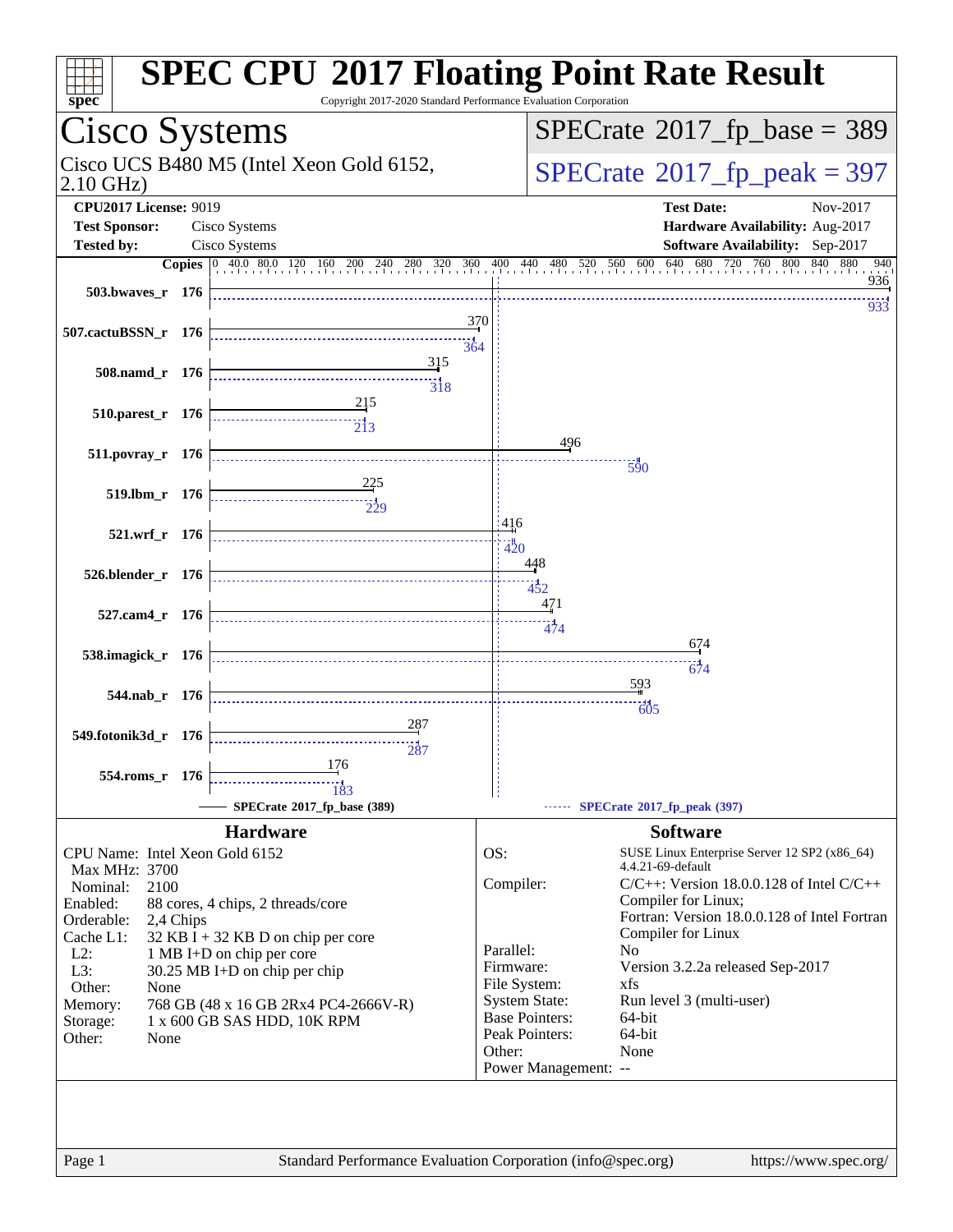

Copyright 2017-2020 Standard Performance Evaluation Corporation

### Cisco Systems

2.10 GHz) Cisco UCS B480 M5 (Intel Xeon Gold 6152,  $\vert$ [SPECrate](http://www.spec.org/auto/cpu2017/Docs/result-fields.html#SPECrate2017fppeak)®[2017\\_fp\\_peak = 3](http://www.spec.org/auto/cpu2017/Docs/result-fields.html#SPECrate2017fppeak)97

 $SPECTate$ <sup>®</sup>[2017\\_fp\\_base =](http://www.spec.org/auto/cpu2017/Docs/result-fields.html#SPECrate2017fpbase) 389

**[CPU2017 License:](http://www.spec.org/auto/cpu2017/Docs/result-fields.html#CPU2017License)** 9019 **[Test Date:](http://www.spec.org/auto/cpu2017/Docs/result-fields.html#TestDate)** Nov-2017 **[Test Sponsor:](http://www.spec.org/auto/cpu2017/Docs/result-fields.html#TestSponsor)** Cisco Systems **[Hardware Availability:](http://www.spec.org/auto/cpu2017/Docs/result-fields.html#HardwareAvailability)** Aug-2017 **[Tested by:](http://www.spec.org/auto/cpu2017/Docs/result-fields.html#Testedby)** Cisco Systems **[Software Availability:](http://www.spec.org/auto/cpu2017/Docs/result-fields.html#SoftwareAvailability)** Sep-2017

#### **[Results Table](http://www.spec.org/auto/cpu2017/Docs/result-fields.html#ResultsTable)**

|                                          | <b>Base</b>   |                |       |                |       | <b>Peak</b>    |       |               |                |              |                |              |                |              |
|------------------------------------------|---------------|----------------|-------|----------------|-------|----------------|-------|---------------|----------------|--------------|----------------|--------------|----------------|--------------|
| <b>Benchmark</b>                         | <b>Copies</b> | <b>Seconds</b> | Ratio | <b>Seconds</b> | Ratio | <b>Seconds</b> | Ratio | <b>Copies</b> | <b>Seconds</b> | <b>Ratio</b> | <b>Seconds</b> | <b>Ratio</b> | <b>Seconds</b> | <b>Ratio</b> |
| 503.bwaves r                             | 176           | 1887           | 935   | 1885           | 936   | 1886           | 936   | 176           | 1892           | 933          | 1891           | 933          | 1890           | 934          |
| 507.cactuBSSN r                          | 176           | 600            | 371   | 602            | 370   | 602            | 370   | 176           | 613            | 363          | 611            | 365          | 612            | 364          |
| 508.namd r                               | 176           | 534            | 313   | 530            | 315   | 531            | 315   | 176           | 527            | 317          | 526            | 318          | 526            | 318          |
| 510.parest_r                             | 176           | 2128           | 216   | 2143           | 215   | 2142           | 215   | 176           | 2161           | 213          | 2153           | 214          | 2158           | 213          |
| 511.povray_r                             | 176           | 828            | 496   | 827            | 497   | 830            | 495   | 176           | 697            | 590          | 695            | 591          | 699            | 588          |
| 519.1bm r                                | 176           | 825            | 225   | 824            | 225   | 823            | 225   | 176           | 809            | 229          | 808            | 230          | 812            | 228          |
| $521$ .wrf r                             | 176           | 939            | 420   | 947            | 416   | 949            | 416   | 176           | 948            | 416          | 939            | 420          | 939            | 420          |
| 526.blender r                            | 176           | 599            | 448   | 598            | 448   | 600            | 447   | 176           | 593            | 452          | 593            | 452          | 594            | 452          |
| 527.cam4 r                               | 176           | 656            | 469   | 653            | 472   | 653            | 471   | 176           | 649            | 475          | 650            | 473          | 649            | 474          |
| 538.imagick_r                            | 176           | 649            | 674   | 648            | 675   | 649            | 674   | 176           | 648            | 675          | 650            | 674          | 650            | 674          |
| $544$ .nab r                             | 176           | 501            | 591   | 498            | 595   | 500            | 593   | 176           | 490            | 605          | 495            | 599          | 489            | 606          |
| 549.fotonik3d r                          | 176           | 2387           | 287   | 2389           | 287   | 2389           | 287   | 176           | 2392           | 287          | 2392           | 287          | 2392           | 287          |
| $554$ .roms $r$                          | 176           | 1581           | 177   | 1585           | 176   | 1588           | 176   | 176           | 1534           | 182          | 1527           | 183          | 1522           | 184          |
| $SPECrate^{\circ}2017$ _fp_base =<br>389 |               |                |       |                |       |                |       |               |                |              |                |              |                |              |

**[SPECrate](http://www.spec.org/auto/cpu2017/Docs/result-fields.html#SPECrate2017fppeak)[2017\\_fp\\_peak =](http://www.spec.org/auto/cpu2017/Docs/result-fields.html#SPECrate2017fppeak) 397**

Results appear in the [order in which they were run](http://www.spec.org/auto/cpu2017/Docs/result-fields.html#RunOrder). Bold underlined text [indicates a median measurement](http://www.spec.org/auto/cpu2017/Docs/result-fields.html#Median).

#### **[Submit Notes](http://www.spec.org/auto/cpu2017/Docs/result-fields.html#SubmitNotes)**

 The numactl mechanism was used to bind copies to processors. The config file option 'submit' was used to generate numactl commands to bind each copy to a specific processor. For details, please see the config file.

#### **[Operating System Notes](http://www.spec.org/auto/cpu2017/Docs/result-fields.html#OperatingSystemNotes)**

Stack size set to unlimited using "ulimit -s unlimited"

#### **[General Notes](http://www.spec.org/auto/cpu2017/Docs/result-fields.html#GeneralNotes)**

Environment variables set by runcpu before the start of the run: LD\_LIBRARY\_PATH = "/opt/cpu2017/lib/ia32:/opt/cpu2017/lib/intel64:/opt/cpu2017/je5.0.1-32:/opt/cpu2017/je5.0.1-64"

 Binaries compiled on a system with 1x Intel Core i7-4790 CPU + 32GB RAM memory using Redhat Enterprise Linux 7.4 Transparent Huge Pages enabled by default Prior to runcpu invocation Filesystem page cache synced and cleared with: sync; echo 3> /proc/sys/vm/drop\_caches runcpu command invoked through numactl i.e.: numactl --interleave=all runcpu <etc>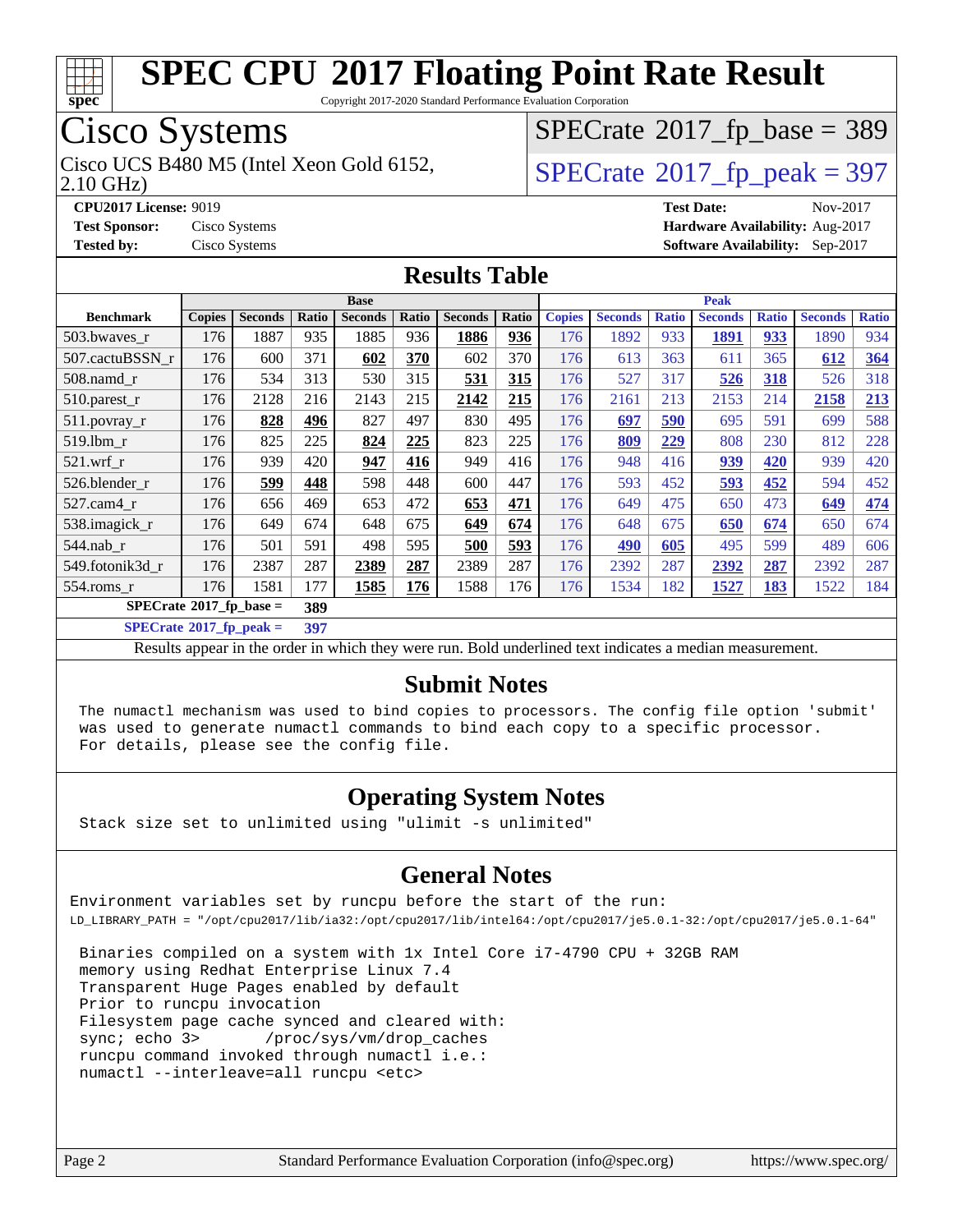

Copyright 2017-2020 Standard Performance Evaluation Corporation

### Cisco Systems

2.10 GHz) Cisco UCS B480 M5 (Intel Xeon Gold 6152,  $\vert$ [SPECrate](http://www.spec.org/auto/cpu2017/Docs/result-fields.html#SPECrate2017fppeak)®[2017\\_fp\\_peak = 3](http://www.spec.org/auto/cpu2017/Docs/result-fields.html#SPECrate2017fppeak)97

 $SPECTate$ <sup>®</sup>[2017\\_fp\\_base =](http://www.spec.org/auto/cpu2017/Docs/result-fields.html#SPECrate2017fpbase) 389

**[CPU2017 License:](http://www.spec.org/auto/cpu2017/Docs/result-fields.html#CPU2017License)** 9019 **[Test Date:](http://www.spec.org/auto/cpu2017/Docs/result-fields.html#TestDate)** Nov-2017 **[Test Sponsor:](http://www.spec.org/auto/cpu2017/Docs/result-fields.html#TestSponsor)** Cisco Systems **[Hardware Availability:](http://www.spec.org/auto/cpu2017/Docs/result-fields.html#HardwareAvailability)** Aug-2017 **[Tested by:](http://www.spec.org/auto/cpu2017/Docs/result-fields.html#Testedby)** Cisco Systems **[Software Availability:](http://www.spec.org/auto/cpu2017/Docs/result-fields.html#SoftwareAvailability)** Sep-2017

#### **[Platform Notes](http://www.spec.org/auto/cpu2017/Docs/result-fields.html#PlatformNotes)**

Page 3 Standard Performance Evaluation Corporation [\(info@spec.org\)](mailto:info@spec.org) <https://www.spec.org/> BIOS Settings: Intel HyperThreading Technology set to Enabled CPU performance set to Enterprise Power Performance Tuning set to OS SNC set to Enabled IMC Interleaving set to 1-way Interleave Patrol Scrub set to Disabled Sysinfo program /opt/cpu2017/bin/sysinfo Rev: r5797 of 2017-06-14 96c45e4568ad54c135fd618bcc091c0f running on linux-vb5q Sun Nov 26 23:23:27 2017 SUT (System Under Test) info as seen by some common utilities. For more information on this section, see <https://www.spec.org/cpu2017/Docs/config.html#sysinfo> From /proc/cpuinfo model name : Intel(R) Xeon(R) Gold 6152 CPU @ 2.10GHz 4 "physical id"s (chips) 176 "processors" cores, siblings (Caution: counting these is hw and system dependent. The following excerpts from /proc/cpuinfo might not be reliable. Use with caution.) cpu cores : 22 siblings : 44 physical 0: cores 0 1 2 3 4 5 8 9 10 11 12 16 17 18 19 20 21 24 25 26 27 28 physical 1: cores 0 1 2 3 4 5 8 9 10 11 12 16 17 18 19 20 21 24 25 26 27 28 physical 2: cores 0 1 2 3 4 5 8 9 10 11 12 16 17 18 19 20 21 24 25 26 27 28 physical 3: cores 0 1 2 3 4 5 8 9 10 11 12 16 17 18 19 20 21 24 25 26 27 28 From lscpu: Architecture: x86\_64 CPU op-mode(s): 32-bit, 64-bit Byte Order: Little Endian CPU(s): 176 On-line CPU(s) list: 0-175 Thread(s) per core: 2 Core(s) per socket: 22 Socket(s): 4 NUMA node(s): 8 Vendor ID: GenuineIntel CPU family: 6 Model: 85 Model name: Intel(R) Xeon(R) Gold 6152 CPU @ 2.10GHz Stepping: 4 CPU MHz: 1781.549 CPU max MHz: 3700.0000 CPU min MHz: 1000.0000 BogoMIPS: 4199.98 **(Continued on next page)**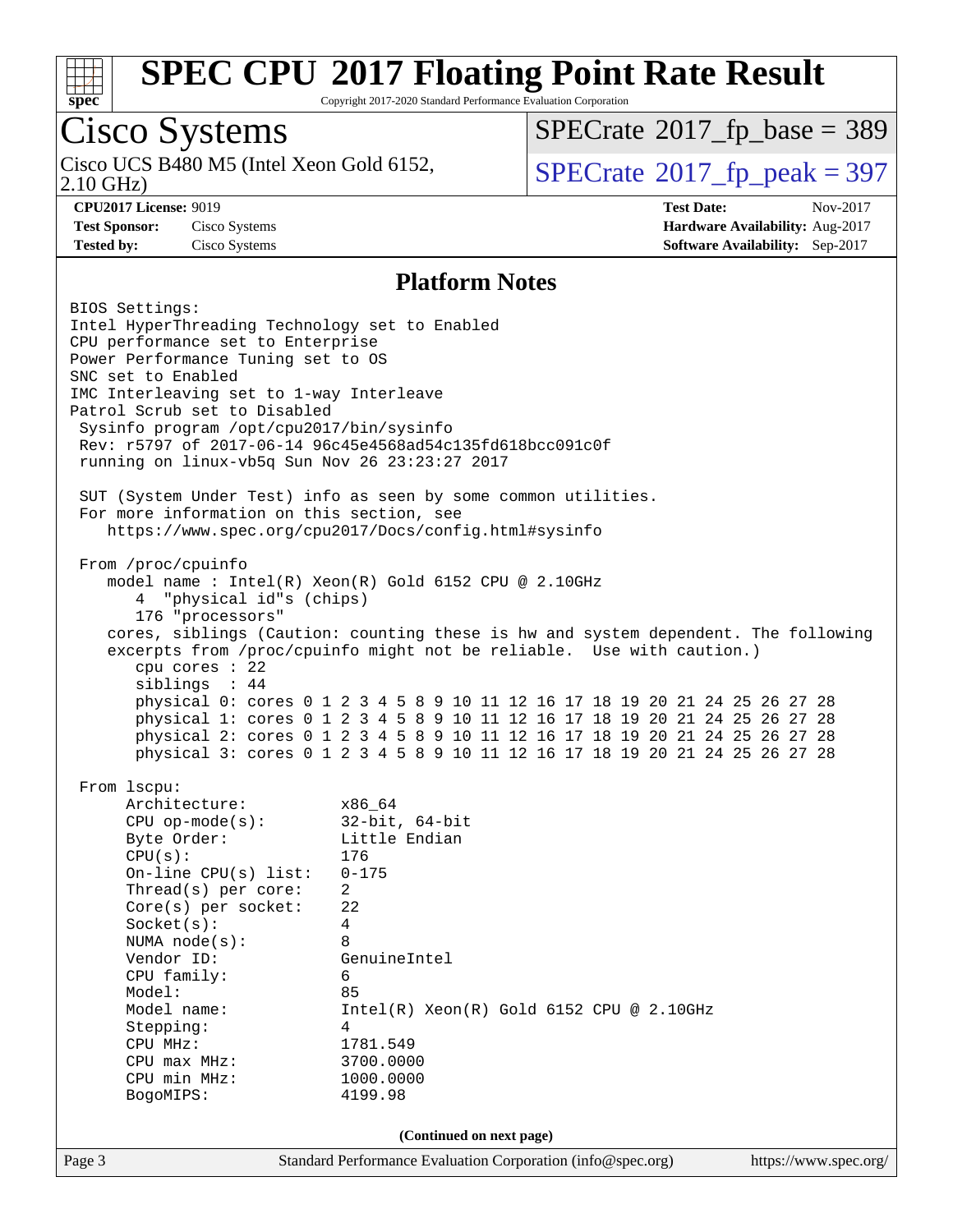

Copyright 2017-2020 Standard Performance Evaluation Corporation

Cisco Systems<br>Cisco UCS B480 M5 (Intel Xeon Gold 6152, 2.10 GHz)

 $SPECrate$ <sup>®</sup>[2017\\_fp\\_base =](http://www.spec.org/auto/cpu2017/Docs/result-fields.html#SPECrate2017fpbase) 389

 $SPECTate$ <sup>®</sup>[2017\\_fp\\_peak = 3](http://www.spec.org/auto/cpu2017/Docs/result-fields.html#SPECrate2017fppeak)97

#### **[CPU2017 License:](http://www.spec.org/auto/cpu2017/Docs/result-fields.html#CPU2017License)** 9019

**[Test Sponsor:](http://www.spec.org/auto/cpu2017/Docs/result-fields.html#TestSponsor)** Cisco Systems **[Tested by:](http://www.spec.org/auto/cpu2017/Docs/result-fields.html#Testedby)** Cisco Systems

| <b>Test Date:</b>                      | Nov-2017 |
|----------------------------------------|----------|
| Hardware Availability: Aug-2017        |          |
| <b>Software Availability:</b> Sep-2017 |          |

#### **[Platform Notes \(Continued\)](http://www.spec.org/auto/cpu2017/Docs/result-fields.html#PlatformNotes)**

| Virtualization:                                                                                                                                                     | VT-x                                                                                  |  |  |  |  |  |  |  |  |  |
|---------------------------------------------------------------------------------------------------------------------------------------------------------------------|---------------------------------------------------------------------------------------|--|--|--|--|--|--|--|--|--|
| L1d cache:                                                                                                                                                          | 32K                                                                                   |  |  |  |  |  |  |  |  |  |
| Lli cache:                                                                                                                                                          | 32K                                                                                   |  |  |  |  |  |  |  |  |  |
| L2 cache:                                                                                                                                                           | 1024K                                                                                 |  |  |  |  |  |  |  |  |  |
| L3 cache:                                                                                                                                                           | 30976K                                                                                |  |  |  |  |  |  |  |  |  |
| NUMA node0 CPU(s):                                                                                                                                                  | $0-2, 6-8, 11-13, 17, 18, 88-90, 94-96, 99-101, 105, 106$                             |  |  |  |  |  |  |  |  |  |
| NUMA nodel CPU(s):                                                                                                                                                  | 3-5, 9, 10, 14-16, 19-21, 91-93, 97, 98, 102-104, 107-109                             |  |  |  |  |  |  |  |  |  |
| NUMA $node2$ $CPU(s)$ :                                                                                                                                             | 22-24, 28-30, 33-35, 39, 40, 110-112, 116-118, 121-123, 127, 128                      |  |  |  |  |  |  |  |  |  |
| NUMA node3 CPU(s):                                                                                                                                                  | 25-27, 31, 32, 36-38, 41-43, 113-115, 119, 120, 124-126, 129-131                      |  |  |  |  |  |  |  |  |  |
| NUMA $node4$ $CPU(s):$                                                                                                                                              | 44-46, 50-52, 55-57, 61, 62, 132-134, 138-140, 143-145, 149, 150                      |  |  |  |  |  |  |  |  |  |
| NUMA node5 CPU(s):                                                                                                                                                  | 47-49, 53, 54, 58-60, 63-65, 135-137, 141, 142, 146-148, 151-153                      |  |  |  |  |  |  |  |  |  |
| NUMA node6 CPU(s):                                                                                                                                                  | 66-68, 72-74, 77-79, 83, 84, 154-156, 160-162, 165-167, 171, 172                      |  |  |  |  |  |  |  |  |  |
| NUMA node7 CPU(s):                                                                                                                                                  | 69-71, 75, 76, 80-82, 85-87, 157-159, 163, 164, 168-170, 173-175                      |  |  |  |  |  |  |  |  |  |
| fpu vme de pse tsc msr pae mce cx8 apic sep mtrr pge mca cmov<br>Flaqs:<br>pat pse36 clflush dts acpi mmx fxsr sse sse2 ss ht tm pbe syscall nx pdpelgb rdtscp      |                                                                                       |  |  |  |  |  |  |  |  |  |
|                                                                                                                                                                     |                                                                                       |  |  |  |  |  |  |  |  |  |
| lm constant_tsc art arch_perfmon pebs bts rep_good nopl xtopology nonstop_tsc<br>aperfmperf eagerfpu pni pclmulqdq dtes64 monitor ds_cpl vmx smx est tm2 ssse3 sdbg |                                                                                       |  |  |  |  |  |  |  |  |  |
|                                                                                                                                                                     | fma cx16 xtpr pdcm pcid dca sse4_1 sse4_2 x2apic movbe popcnt tsc_deadline_timer aes  |  |  |  |  |  |  |  |  |  |
|                                                                                                                                                                     | xsave avx f16c rdrand lahf_lm abm 3dnowprefetch ida arat epb pln pts dtherm hwp       |  |  |  |  |  |  |  |  |  |
|                                                                                                                                                                     | hwp_act_window hwp_epp hwp_pkg_req intel_pt tpr_shadow vnmi flexpriority ept vpid     |  |  |  |  |  |  |  |  |  |
|                                                                                                                                                                     | fsgsbase tsc_adjust bmil hle avx2 smep bmi2 erms invpcid rtm cqm mpx avx512f          |  |  |  |  |  |  |  |  |  |
|                                                                                                                                                                     | avx512dq rdseed adx smap clflushopt clwb avx512cd avx512bw avx512vl xsaveopt xsavec   |  |  |  |  |  |  |  |  |  |
| xgetbv1 cqm_llc cqm_occup_llc                                                                                                                                       |                                                                                       |  |  |  |  |  |  |  |  |  |
|                                                                                                                                                                     |                                                                                       |  |  |  |  |  |  |  |  |  |
| /proc/cpuinfo cache data                                                                                                                                            |                                                                                       |  |  |  |  |  |  |  |  |  |
| cache size : 30976 KB                                                                                                                                               |                                                                                       |  |  |  |  |  |  |  |  |  |
|                                                                                                                                                                     |                                                                                       |  |  |  |  |  |  |  |  |  |
| From numactl --hardware WARNING: a numactl 'node' might or might not correspond to a                                                                                |                                                                                       |  |  |  |  |  |  |  |  |  |
| physical chip.                                                                                                                                                      |                                                                                       |  |  |  |  |  |  |  |  |  |
| $available: 8 nodes (0-7)$                                                                                                                                          |                                                                                       |  |  |  |  |  |  |  |  |  |
|                                                                                                                                                                     | node 0 cpus: 0 1 2 6 7 8 11 12 13 17 18 88 89 90 94 95 96 99 100 101 105 106          |  |  |  |  |  |  |  |  |  |
| node 0 size: 95166 MB                                                                                                                                               |                                                                                       |  |  |  |  |  |  |  |  |  |
| node 0 free: 94782 MB                                                                                                                                               |                                                                                       |  |  |  |  |  |  |  |  |  |
|                                                                                                                                                                     | node 1 cpus: 3 4 5 9 10 14 15 16 19 20 21 91 92 93 97 98 102 103 104 107 108 109      |  |  |  |  |  |  |  |  |  |
| node 1 size: 96760 MB<br>node 1 free: 96432 MB                                                                                                                      |                                                                                       |  |  |  |  |  |  |  |  |  |
|                                                                                                                                                                     | node 2 cpus: 22 23 24 28 29 30 33 34 35 39 40 110 111 112 116 117 118 121 122 123 127 |  |  |  |  |  |  |  |  |  |
| 128                                                                                                                                                                 |                                                                                       |  |  |  |  |  |  |  |  |  |
| node 2 size: 96760 MB                                                                                                                                               |                                                                                       |  |  |  |  |  |  |  |  |  |
| node 2 free: 96440 MB                                                                                                                                               |                                                                                       |  |  |  |  |  |  |  |  |  |
|                                                                                                                                                                     | node 3 cpus: 25 26 27 31 32 36 37 38 41 42 43 113 114 115 119 120 124 125 126 129 130 |  |  |  |  |  |  |  |  |  |
| 131                                                                                                                                                                 |                                                                                       |  |  |  |  |  |  |  |  |  |
| node 3 size: 96760 MB                                                                                                                                               |                                                                                       |  |  |  |  |  |  |  |  |  |
| node 3 free: 96429 MB                                                                                                                                               |                                                                                       |  |  |  |  |  |  |  |  |  |
|                                                                                                                                                                     | node 4 cpus: 44 45 46 50 51 52 55 56 57 61 62 132 133 134 138 139 140 143 144 145 149 |  |  |  |  |  |  |  |  |  |
| 150                                                                                                                                                                 |                                                                                       |  |  |  |  |  |  |  |  |  |
| node 4 size: 96760 MB                                                                                                                                               |                                                                                       |  |  |  |  |  |  |  |  |  |
|                                                                                                                                                                     |                                                                                       |  |  |  |  |  |  |  |  |  |
| (Continued on next page)                                                                                                                                            |                                                                                       |  |  |  |  |  |  |  |  |  |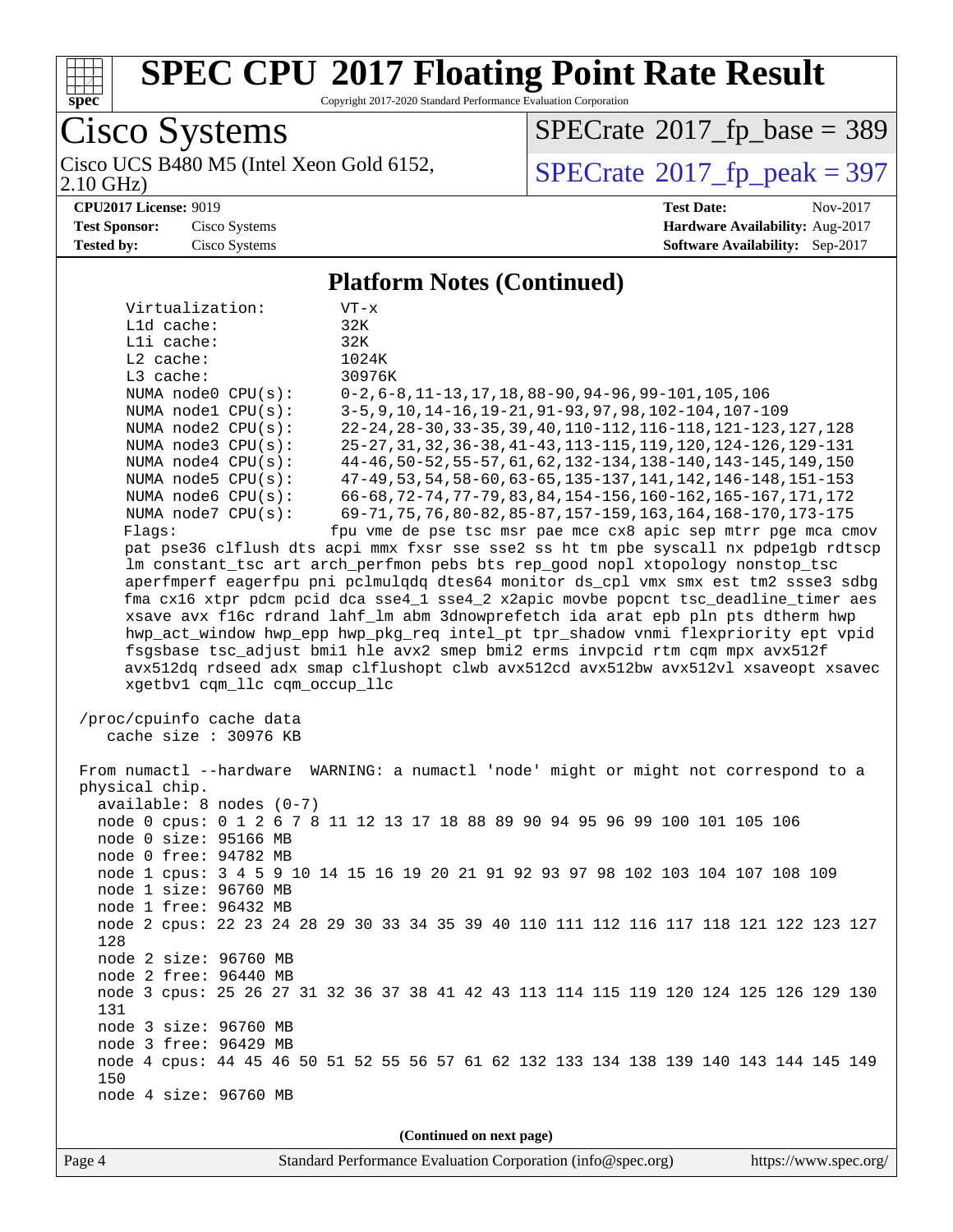

Copyright 2017-2020 Standard Performance Evaluation Corporation

## Cisco Systems

2.10 GHz) Cisco UCS B480 M5 (Intel Xeon Gold 6152,  $\vert$ [SPECrate](http://www.spec.org/auto/cpu2017/Docs/result-fields.html#SPECrate2017fppeak)®[2017\\_fp\\_peak = 3](http://www.spec.org/auto/cpu2017/Docs/result-fields.html#SPECrate2017fppeak)97

 $SPECTate$ <sup>®</sup>[2017\\_fp\\_base =](http://www.spec.org/auto/cpu2017/Docs/result-fields.html#SPECrate2017fpbase) 389

**[Test Sponsor:](http://www.spec.org/auto/cpu2017/Docs/result-fields.html#TestSponsor)** Cisco Systems **[Hardware Availability:](http://www.spec.org/auto/cpu2017/Docs/result-fields.html#HardwareAvailability)** Aug-2017 **[Tested by:](http://www.spec.org/auto/cpu2017/Docs/result-fields.html#Testedby)** Cisco Systems **[Software Availability:](http://www.spec.org/auto/cpu2017/Docs/result-fields.html#SoftwareAvailability)** Sep-2017

**[CPU2017 License:](http://www.spec.org/auto/cpu2017/Docs/result-fields.html#CPU2017License)** 9019 **[Test Date:](http://www.spec.org/auto/cpu2017/Docs/result-fields.html#TestDate)** Nov-2017

#### **[Platform Notes \(Continued\)](http://www.spec.org/auto/cpu2017/Docs/result-fields.html#PlatformNotes)**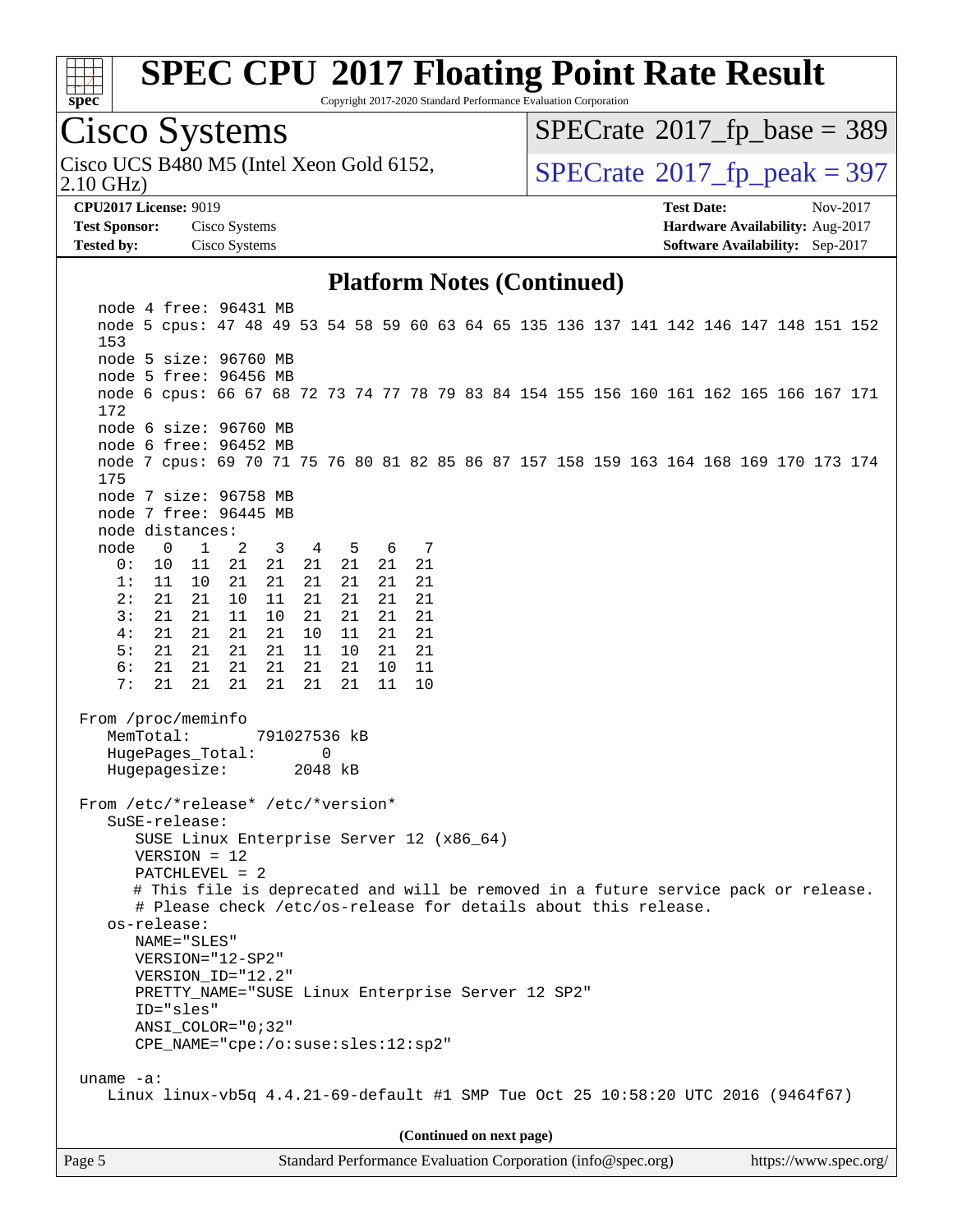

Copyright 2017-2020 Standard Performance Evaluation Corporation

### Cisco Systems

2.10 GHz) Cisco UCS B480 M5 (Intel Xeon Gold 6152,  $\vert$ [SPECrate](http://www.spec.org/auto/cpu2017/Docs/result-fields.html#SPECrate2017fppeak)®[2017\\_fp\\_peak = 3](http://www.spec.org/auto/cpu2017/Docs/result-fields.html#SPECrate2017fppeak)97

 $SPECTate$ <sup>®</sup>[2017\\_fp\\_base =](http://www.spec.org/auto/cpu2017/Docs/result-fields.html#SPECrate2017fpbase) 389

**[Test Sponsor:](http://www.spec.org/auto/cpu2017/Docs/result-fields.html#TestSponsor)** Cisco Systems **[Hardware Availability:](http://www.spec.org/auto/cpu2017/Docs/result-fields.html#HardwareAvailability)** Aug-2017

**[CPU2017 License:](http://www.spec.org/auto/cpu2017/Docs/result-fields.html#CPU2017License)** 9019 **[Test Date:](http://www.spec.org/auto/cpu2017/Docs/result-fields.html#TestDate)** Nov-2017 **[Tested by:](http://www.spec.org/auto/cpu2017/Docs/result-fields.html#Testedby)** Cisco Systems **[Software Availability:](http://www.spec.org/auto/cpu2017/Docs/result-fields.html#SoftwareAvailability)** Sep-2017

#### **[Platform Notes \(Continued\)](http://www.spec.org/auto/cpu2017/Docs/result-fields.html#PlatformNotes)**

x86\_64 x86\_64 x86\_64 GNU/Linux

run-level 3 Jan 5 00:14

 SPEC is set to: /opt/cpu2017 Filesystem Type Size Used Avail Use% Mounted on /dev/sda1 xfs 280G 253G 28G 91% /

 Additional information from dmidecode follows. WARNING: Use caution when you interpret this section. The 'dmidecode' program reads system data which is "intended to allow hardware to be accurately determined", but the intent may not be met, as there are frequent changes to hardware, firmware, and the "DMTF SMBIOS" standard. BIOS Cisco Systems, Inc. B480M5.3.2.2a.0.0919171641 09/19/2017

Memory:

48x 0xCE00 M393A2G40EB2-CTD 16 GB 2 rank 2666

(End of data from sysinfo program)

|                                                         | <b>Compiler Version Notes</b>                                                                       |                       |
|---------------------------------------------------------|-----------------------------------------------------------------------------------------------------|-----------------------|
| C                                                       | =====================<br>519.1bm_r(base, peak) 538.imagick_r(base, peak)<br>$544.nab_r(base, peak)$ |                       |
| icc (ICC) 18.0.0 20170811                               | Copyright (C) 1985-2017 Intel Corporation. All rights reserved.                                     |                       |
| $C++$                                                   | 508.namd $r(base, peak)$ 510.parest $r(base, peak)$                                                 |                       |
| icpc (ICC) 18.0.0 20170811                              | Copyright (C) 1985-2017 Intel Corporation. All rights reserved.                                     |                       |
| $C++$ , $C$                                             | 511.povray r(base, peak) 526.blender r(base, peak)                                                  |                       |
| icpc (ICC) 18.0.0 20170811<br>icc (ICC) 18.0.0 20170811 | Copyright (C) 1985-2017 Intel Corporation. All rights reserved.                                     |                       |
|                                                         | Copyright (C) 1985-2017 Intel Corporation. All rights reserved.                                     |                       |
|                                                         | $C++$ , C, Fortran   507. cactuBSSN r(base, peak)                                                   |                       |
|                                                         | (Continued on next page)                                                                            |                       |
| Page 6                                                  | Standard Performance Evaluation Corporation (info@spec.org)                                         | https://www.spec.org/ |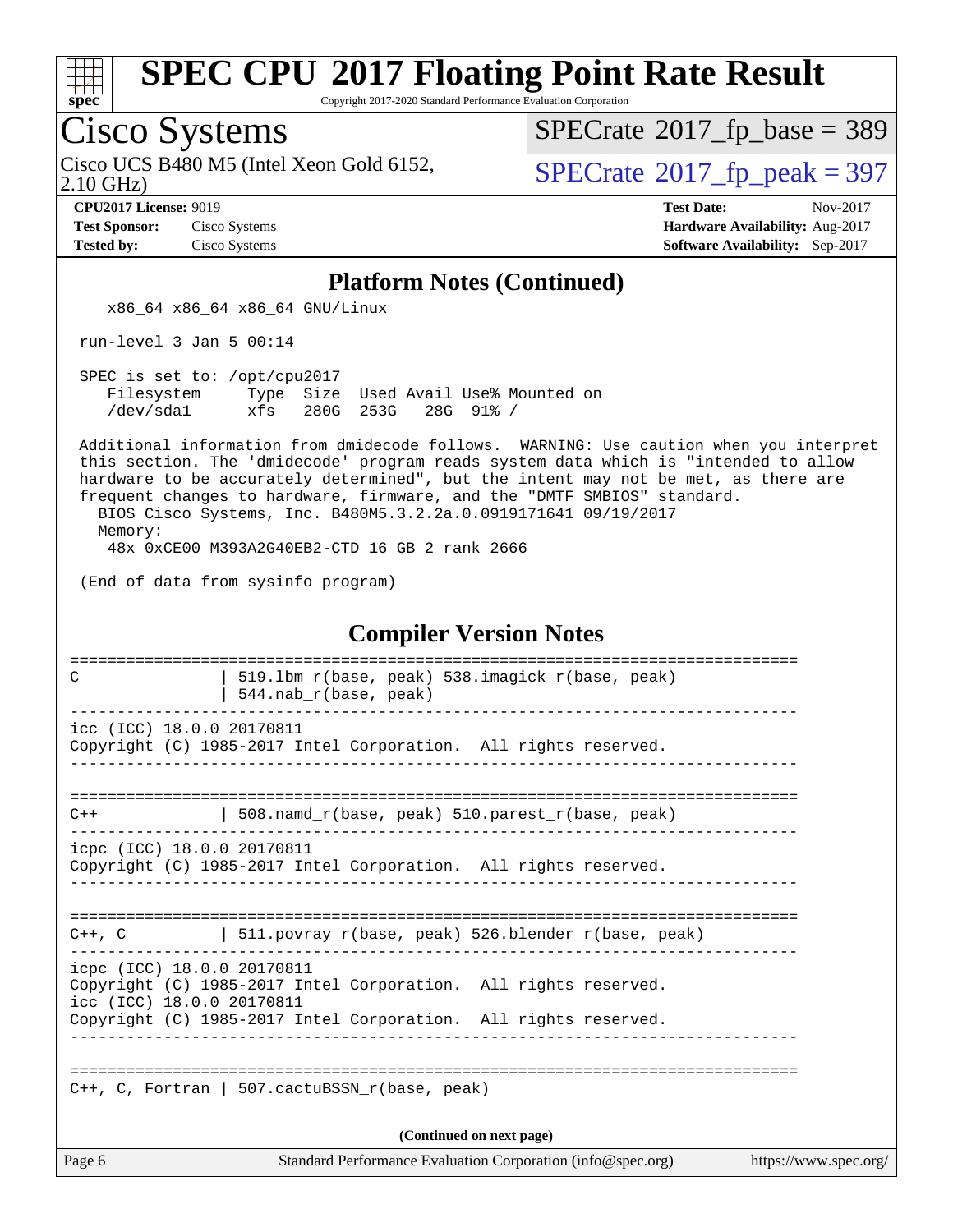

Copyright 2017-2020 Standard Performance Evaluation Corporation

## Cisco Systems

2.10 GHz) Cisco UCS B480 M5 (Intel Xeon Gold 6152,  $\vert$ [SPECrate](http://www.spec.org/auto/cpu2017/Docs/result-fields.html#SPECrate2017fppeak)®[2017\\_fp\\_peak = 3](http://www.spec.org/auto/cpu2017/Docs/result-fields.html#SPECrate2017fppeak)97

 $SPECTate$ <sup>®</sup>[2017\\_fp\\_base =](http://www.spec.org/auto/cpu2017/Docs/result-fields.html#SPECrate2017fpbase) 389

**[CPU2017 License:](http://www.spec.org/auto/cpu2017/Docs/result-fields.html#CPU2017License)** 9019 **[Test Date:](http://www.spec.org/auto/cpu2017/Docs/result-fields.html#TestDate)** Nov-2017 **[Test Sponsor:](http://www.spec.org/auto/cpu2017/Docs/result-fields.html#TestSponsor)** Cisco Systems **[Hardware Availability:](http://www.spec.org/auto/cpu2017/Docs/result-fields.html#HardwareAvailability)** Aug-2017 **[Tested by:](http://www.spec.org/auto/cpu2017/Docs/result-fields.html#Testedby)** Cisco Systems **[Software Availability:](http://www.spec.org/auto/cpu2017/Docs/result-fields.html#SoftwareAvailability)** Sep-2017

#### **[Compiler Version Notes \(Continued\)](http://www.spec.org/auto/cpu2017/Docs/result-fields.html#CompilerVersionNotes)**

----------------------------------------------------------------------------- icpc (ICC) 18.0.0 20170811 Copyright (C) 1985-2017 Intel Corporation. All rights reserved. icc (ICC) 18.0.0 20170811 Copyright (C) 1985-2017 Intel Corporation. All rights reserved. ifort (IFORT) 18.0.0 20170811 Copyright (C) 1985-2017 Intel Corporation. All rights reserved. ------------------------------------------------------------------------------ ============================================================================== Fortran | 503.bwaves\_r(base, peak) 549.fotonik3d\_r(base, peak) | 554.roms\_r(base, peak) ifort (IFORT) 18.0.0 20170811 Copyright (C) 1985-2017 Intel Corporation. All rights reserved. ------------------------------------------------------------------------------ ============================================================================== Fortran, C | 521.wrf\_r(base, peak) 527.cam4\_r(base, peak) ----------------------------------------------------------------------------- ifort (IFORT) 18.0.0 20170811 Copyright (C) 1985-2017 Intel Corporation. All rights reserved. icc (ICC) 18.0.0 20170811 Copyright (C) 1985-2017 Intel Corporation. All rights reserved. ------------------------------------------------------------------------------

### **[Base Compiler Invocation](http://www.spec.org/auto/cpu2017/Docs/result-fields.html#BaseCompilerInvocation)**

[C benchmarks](http://www.spec.org/auto/cpu2017/Docs/result-fields.html#Cbenchmarks): [icc](http://www.spec.org/cpu2017/results/res2017q4/cpu2017-20171128-01352.flags.html#user_CCbase_intel_icc_18.0_66fc1ee009f7361af1fbd72ca7dcefbb700085f36577c54f309893dd4ec40d12360134090235512931783d35fd58c0460139e722d5067c5574d8eaf2b3e37e92)

[C++ benchmarks:](http://www.spec.org/auto/cpu2017/Docs/result-fields.html#CXXbenchmarks) [icpc](http://www.spec.org/cpu2017/results/res2017q4/cpu2017-20171128-01352.flags.html#user_CXXbase_intel_icpc_18.0_c510b6838c7f56d33e37e94d029a35b4a7bccf4766a728ee175e80a419847e808290a9b78be685c44ab727ea267ec2f070ec5dc83b407c0218cded6866a35d07)

[Fortran benchmarks](http://www.spec.org/auto/cpu2017/Docs/result-fields.html#Fortranbenchmarks): [ifort](http://www.spec.org/cpu2017/results/res2017q4/cpu2017-20171128-01352.flags.html#user_FCbase_intel_ifort_18.0_8111460550e3ca792625aed983ce982f94888b8b503583aa7ba2b8303487b4d8a21a13e7191a45c5fd58ff318f48f9492884d4413fa793fd88dd292cad7027ca)

[Benchmarks using both Fortran and C](http://www.spec.org/auto/cpu2017/Docs/result-fields.html#BenchmarksusingbothFortranandC): [ifort](http://www.spec.org/cpu2017/results/res2017q4/cpu2017-20171128-01352.flags.html#user_CC_FCbase_intel_ifort_18.0_8111460550e3ca792625aed983ce982f94888b8b503583aa7ba2b8303487b4d8a21a13e7191a45c5fd58ff318f48f9492884d4413fa793fd88dd292cad7027ca) [icc](http://www.spec.org/cpu2017/results/res2017q4/cpu2017-20171128-01352.flags.html#user_CC_FCbase_intel_icc_18.0_66fc1ee009f7361af1fbd72ca7dcefbb700085f36577c54f309893dd4ec40d12360134090235512931783d35fd58c0460139e722d5067c5574d8eaf2b3e37e92)

[Benchmarks using both C and C++](http://www.spec.org/auto/cpu2017/Docs/result-fields.html#BenchmarksusingbothCandCXX): [icpc](http://www.spec.org/cpu2017/results/res2017q4/cpu2017-20171128-01352.flags.html#user_CC_CXXbase_intel_icpc_18.0_c510b6838c7f56d33e37e94d029a35b4a7bccf4766a728ee175e80a419847e808290a9b78be685c44ab727ea267ec2f070ec5dc83b407c0218cded6866a35d07) [icc](http://www.spec.org/cpu2017/results/res2017q4/cpu2017-20171128-01352.flags.html#user_CC_CXXbase_intel_icc_18.0_66fc1ee009f7361af1fbd72ca7dcefbb700085f36577c54f309893dd4ec40d12360134090235512931783d35fd58c0460139e722d5067c5574d8eaf2b3e37e92)

[Benchmarks using Fortran, C, and C++:](http://www.spec.org/auto/cpu2017/Docs/result-fields.html#BenchmarksusingFortranCandCXX) [icpc](http://www.spec.org/cpu2017/results/res2017q4/cpu2017-20171128-01352.flags.html#user_CC_CXX_FCbase_intel_icpc_18.0_c510b6838c7f56d33e37e94d029a35b4a7bccf4766a728ee175e80a419847e808290a9b78be685c44ab727ea267ec2f070ec5dc83b407c0218cded6866a35d07) [icc](http://www.spec.org/cpu2017/results/res2017q4/cpu2017-20171128-01352.flags.html#user_CC_CXX_FCbase_intel_icc_18.0_66fc1ee009f7361af1fbd72ca7dcefbb700085f36577c54f309893dd4ec40d12360134090235512931783d35fd58c0460139e722d5067c5574d8eaf2b3e37e92) [ifort](http://www.spec.org/cpu2017/results/res2017q4/cpu2017-20171128-01352.flags.html#user_CC_CXX_FCbase_intel_ifort_18.0_8111460550e3ca792625aed983ce982f94888b8b503583aa7ba2b8303487b4d8a21a13e7191a45c5fd58ff318f48f9492884d4413fa793fd88dd292cad7027ca)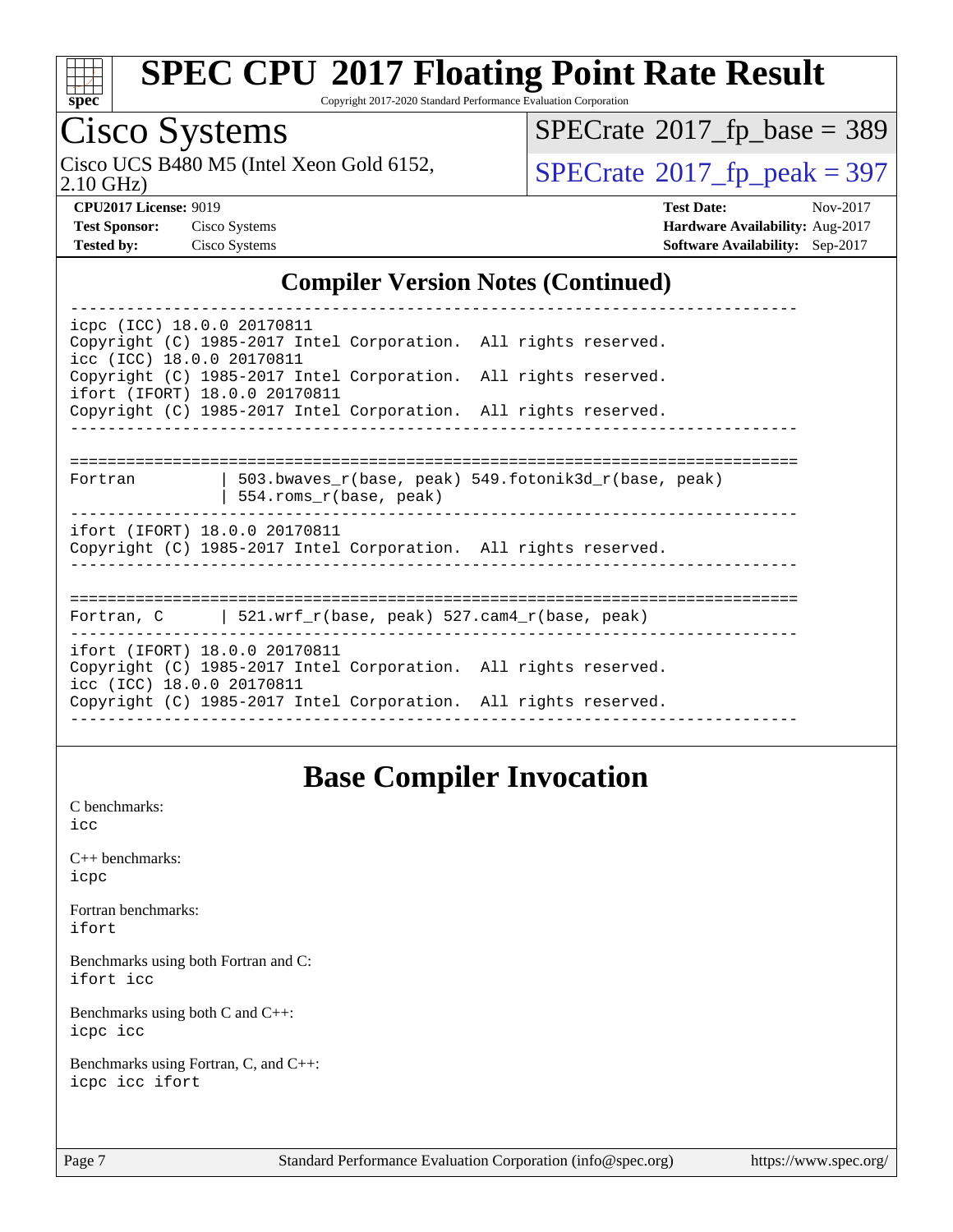

Copyright 2017-2020 Standard Performance Evaluation Corporation

### Cisco Systems

2.10 GHz) Cisco UCS B480 M5 (Intel Xeon Gold 6152,  $\vert$ [SPECrate](http://www.spec.org/auto/cpu2017/Docs/result-fields.html#SPECrate2017fppeak)®[2017\\_fp\\_peak = 3](http://www.spec.org/auto/cpu2017/Docs/result-fields.html#SPECrate2017fppeak)97

 $SPECTate$ <sup>®</sup>[2017\\_fp\\_base =](http://www.spec.org/auto/cpu2017/Docs/result-fields.html#SPECrate2017fpbase) 389

**[CPU2017 License:](http://www.spec.org/auto/cpu2017/Docs/result-fields.html#CPU2017License)** 9019 **[Test Date:](http://www.spec.org/auto/cpu2017/Docs/result-fields.html#TestDate)** Nov-2017 **[Test Sponsor:](http://www.spec.org/auto/cpu2017/Docs/result-fields.html#TestSponsor)** Cisco Systems **[Hardware Availability:](http://www.spec.org/auto/cpu2017/Docs/result-fields.html#HardwareAvailability)** Aug-2017 **[Tested by:](http://www.spec.org/auto/cpu2017/Docs/result-fields.html#Testedby)** Cisco Systems **[Software Availability:](http://www.spec.org/auto/cpu2017/Docs/result-fields.html#SoftwareAvailability)** Sep-2017

### **[Base Portability Flags](http://www.spec.org/auto/cpu2017/Docs/result-fields.html#BasePortabilityFlags)**

 503.bwaves\_r: [-DSPEC\\_LP64](http://www.spec.org/cpu2017/results/res2017q4/cpu2017-20171128-01352.flags.html#suite_basePORTABILITY503_bwaves_r_DSPEC_LP64) 507.cactuBSSN\_r: [-DSPEC\\_LP64](http://www.spec.org/cpu2017/results/res2017q4/cpu2017-20171128-01352.flags.html#suite_basePORTABILITY507_cactuBSSN_r_DSPEC_LP64) 508.namd\_r: [-DSPEC\\_LP64](http://www.spec.org/cpu2017/results/res2017q4/cpu2017-20171128-01352.flags.html#suite_basePORTABILITY508_namd_r_DSPEC_LP64) 510.parest\_r: [-DSPEC\\_LP64](http://www.spec.org/cpu2017/results/res2017q4/cpu2017-20171128-01352.flags.html#suite_basePORTABILITY510_parest_r_DSPEC_LP64) 511.povray\_r: [-DSPEC\\_LP64](http://www.spec.org/cpu2017/results/res2017q4/cpu2017-20171128-01352.flags.html#suite_basePORTABILITY511_povray_r_DSPEC_LP64) 519.lbm\_r: [-DSPEC\\_LP64](http://www.spec.org/cpu2017/results/res2017q4/cpu2017-20171128-01352.flags.html#suite_basePORTABILITY519_lbm_r_DSPEC_LP64) 521.wrf\_r: [-DSPEC\\_LP64](http://www.spec.org/cpu2017/results/res2017q4/cpu2017-20171128-01352.flags.html#suite_basePORTABILITY521_wrf_r_DSPEC_LP64) [-DSPEC\\_CASE\\_FLAG](http://www.spec.org/cpu2017/results/res2017q4/cpu2017-20171128-01352.flags.html#b521.wrf_r_baseCPORTABILITY_DSPEC_CASE_FLAG) [-convert big\\_endian](http://www.spec.org/cpu2017/results/res2017q4/cpu2017-20171128-01352.flags.html#user_baseFPORTABILITY521_wrf_r_convert_big_endian_c3194028bc08c63ac5d04de18c48ce6d347e4e562e8892b8bdbdc0214820426deb8554edfa529a3fb25a586e65a3d812c835984020483e7e73212c4d31a38223) 526.blender\_r: [-DSPEC\\_LP64](http://www.spec.org/cpu2017/results/res2017q4/cpu2017-20171128-01352.flags.html#suite_basePORTABILITY526_blender_r_DSPEC_LP64) [-DSPEC\\_LINUX](http://www.spec.org/cpu2017/results/res2017q4/cpu2017-20171128-01352.flags.html#b526.blender_r_baseCPORTABILITY_DSPEC_LINUX) [-funsigned-char](http://www.spec.org/cpu2017/results/res2017q4/cpu2017-20171128-01352.flags.html#user_baseCPORTABILITY526_blender_r_force_uchar_40c60f00ab013830e2dd6774aeded3ff59883ba5a1fc5fc14077f794d777847726e2a5858cbc7672e36e1b067e7e5c1d9a74f7176df07886a243d7cc18edfe67) 527.cam4\_r: [-DSPEC\\_LP64](http://www.spec.org/cpu2017/results/res2017q4/cpu2017-20171128-01352.flags.html#suite_basePORTABILITY527_cam4_r_DSPEC_LP64) [-DSPEC\\_CASE\\_FLAG](http://www.spec.org/cpu2017/results/res2017q4/cpu2017-20171128-01352.flags.html#b527.cam4_r_baseCPORTABILITY_DSPEC_CASE_FLAG) 538.imagick\_r: [-DSPEC\\_LP64](http://www.spec.org/cpu2017/results/res2017q4/cpu2017-20171128-01352.flags.html#suite_basePORTABILITY538_imagick_r_DSPEC_LP64) 544.nab\_r: [-DSPEC\\_LP64](http://www.spec.org/cpu2017/results/res2017q4/cpu2017-20171128-01352.flags.html#suite_basePORTABILITY544_nab_r_DSPEC_LP64) 549.fotonik3d\_r: [-DSPEC\\_LP64](http://www.spec.org/cpu2017/results/res2017q4/cpu2017-20171128-01352.flags.html#suite_basePORTABILITY549_fotonik3d_r_DSPEC_LP64) 554.roms\_r: [-DSPEC\\_LP64](http://www.spec.org/cpu2017/results/res2017q4/cpu2017-20171128-01352.flags.html#suite_basePORTABILITY554_roms_r_DSPEC_LP64)

**[Base Optimization Flags](http://www.spec.org/auto/cpu2017/Docs/result-fields.html#BaseOptimizationFlags)**

[C benchmarks](http://www.spec.org/auto/cpu2017/Docs/result-fields.html#Cbenchmarks):

[-xCORE-AVX2](http://www.spec.org/cpu2017/results/res2017q4/cpu2017-20171128-01352.flags.html#user_CCbase_f-xCORE-AVX2) [-ipo](http://www.spec.org/cpu2017/results/res2017q4/cpu2017-20171128-01352.flags.html#user_CCbase_f-ipo) [-O3](http://www.spec.org/cpu2017/results/res2017q4/cpu2017-20171128-01352.flags.html#user_CCbase_f-O3) [-no-prec-div](http://www.spec.org/cpu2017/results/res2017q4/cpu2017-20171128-01352.flags.html#user_CCbase_f-no-prec-div) [-qopt-prefetch](http://www.spec.org/cpu2017/results/res2017q4/cpu2017-20171128-01352.flags.html#user_CCbase_f-qopt-prefetch) [-ffinite-math-only](http://www.spec.org/cpu2017/results/res2017q4/cpu2017-20171128-01352.flags.html#user_CCbase_f_finite_math_only_cb91587bd2077682c4b38af759c288ed7c732db004271a9512da14a4f8007909a5f1427ecbf1a0fb78ff2a814402c6114ac565ca162485bbcae155b5e4258871) [-qopt-mem-layout-trans=3](http://www.spec.org/cpu2017/results/res2017q4/cpu2017-20171128-01352.flags.html#user_CCbase_f-qopt-mem-layout-trans_de80db37974c74b1f0e20d883f0b675c88c3b01e9d123adea9b28688d64333345fb62bc4a798493513fdb68f60282f9a726aa07f478b2f7113531aecce732043)

#### [C++ benchmarks:](http://www.spec.org/auto/cpu2017/Docs/result-fields.html#CXXbenchmarks)

[-xCORE-AVX2](http://www.spec.org/cpu2017/results/res2017q4/cpu2017-20171128-01352.flags.html#user_CXXbase_f-xCORE-AVX2) [-ipo](http://www.spec.org/cpu2017/results/res2017q4/cpu2017-20171128-01352.flags.html#user_CXXbase_f-ipo) [-O3](http://www.spec.org/cpu2017/results/res2017q4/cpu2017-20171128-01352.flags.html#user_CXXbase_f-O3) [-no-prec-div](http://www.spec.org/cpu2017/results/res2017q4/cpu2017-20171128-01352.flags.html#user_CXXbase_f-no-prec-div) [-qopt-prefetch](http://www.spec.org/cpu2017/results/res2017q4/cpu2017-20171128-01352.flags.html#user_CXXbase_f-qopt-prefetch) [-ffinite-math-only](http://www.spec.org/cpu2017/results/res2017q4/cpu2017-20171128-01352.flags.html#user_CXXbase_f_finite_math_only_cb91587bd2077682c4b38af759c288ed7c732db004271a9512da14a4f8007909a5f1427ecbf1a0fb78ff2a814402c6114ac565ca162485bbcae155b5e4258871) [-qopt-mem-layout-trans=3](http://www.spec.org/cpu2017/results/res2017q4/cpu2017-20171128-01352.flags.html#user_CXXbase_f-qopt-mem-layout-trans_de80db37974c74b1f0e20d883f0b675c88c3b01e9d123adea9b28688d64333345fb62bc4a798493513fdb68f60282f9a726aa07f478b2f7113531aecce732043)

#### [Fortran benchmarks](http://www.spec.org/auto/cpu2017/Docs/result-fields.html#Fortranbenchmarks):

[-xCORE-AVX2](http://www.spec.org/cpu2017/results/res2017q4/cpu2017-20171128-01352.flags.html#user_FCbase_f-xCORE-AVX2) [-ipo](http://www.spec.org/cpu2017/results/res2017q4/cpu2017-20171128-01352.flags.html#user_FCbase_f-ipo) [-O3](http://www.spec.org/cpu2017/results/res2017q4/cpu2017-20171128-01352.flags.html#user_FCbase_f-O3) [-no-prec-div](http://www.spec.org/cpu2017/results/res2017q4/cpu2017-20171128-01352.flags.html#user_FCbase_f-no-prec-div) [-qopt-prefetch](http://www.spec.org/cpu2017/results/res2017q4/cpu2017-20171128-01352.flags.html#user_FCbase_f-qopt-prefetch) [-ffinite-math-only](http://www.spec.org/cpu2017/results/res2017q4/cpu2017-20171128-01352.flags.html#user_FCbase_f_finite_math_only_cb91587bd2077682c4b38af759c288ed7c732db004271a9512da14a4f8007909a5f1427ecbf1a0fb78ff2a814402c6114ac565ca162485bbcae155b5e4258871) [-qopt-mem-layout-trans=3](http://www.spec.org/cpu2017/results/res2017q4/cpu2017-20171128-01352.flags.html#user_FCbase_f-qopt-mem-layout-trans_de80db37974c74b1f0e20d883f0b675c88c3b01e9d123adea9b28688d64333345fb62bc4a798493513fdb68f60282f9a726aa07f478b2f7113531aecce732043) [-nostandard-realloc-lhs](http://www.spec.org/cpu2017/results/res2017q4/cpu2017-20171128-01352.flags.html#user_FCbase_f_2003_std_realloc_82b4557e90729c0f113870c07e44d33d6f5a304b4f63d4c15d2d0f1fab99f5daaed73bdb9275d9ae411527f28b936061aa8b9c8f2d63842963b95c9dd6426b8a) [-align array32byte](http://www.spec.org/cpu2017/results/res2017q4/cpu2017-20171128-01352.flags.html#user_FCbase_align_array32byte_b982fe038af199962ba9a80c053b8342c548c85b40b8e86eb3cc33dee0d7986a4af373ac2d51c3f7cf710a18d62fdce2948f201cd044323541f22fc0fffc51b6)

[Benchmarks using both Fortran and C](http://www.spec.org/auto/cpu2017/Docs/result-fields.html#BenchmarksusingbothFortranandC):

[-xCORE-AVX2](http://www.spec.org/cpu2017/results/res2017q4/cpu2017-20171128-01352.flags.html#user_CC_FCbase_f-xCORE-AVX2) [-ipo](http://www.spec.org/cpu2017/results/res2017q4/cpu2017-20171128-01352.flags.html#user_CC_FCbase_f-ipo) [-O3](http://www.spec.org/cpu2017/results/res2017q4/cpu2017-20171128-01352.flags.html#user_CC_FCbase_f-O3) [-no-prec-div](http://www.spec.org/cpu2017/results/res2017q4/cpu2017-20171128-01352.flags.html#user_CC_FCbase_f-no-prec-div) [-qopt-prefetch](http://www.spec.org/cpu2017/results/res2017q4/cpu2017-20171128-01352.flags.html#user_CC_FCbase_f-qopt-prefetch) [-ffinite-math-only](http://www.spec.org/cpu2017/results/res2017q4/cpu2017-20171128-01352.flags.html#user_CC_FCbase_f_finite_math_only_cb91587bd2077682c4b38af759c288ed7c732db004271a9512da14a4f8007909a5f1427ecbf1a0fb78ff2a814402c6114ac565ca162485bbcae155b5e4258871) [-qopt-mem-layout-trans=3](http://www.spec.org/cpu2017/results/res2017q4/cpu2017-20171128-01352.flags.html#user_CC_FCbase_f-qopt-mem-layout-trans_de80db37974c74b1f0e20d883f0b675c88c3b01e9d123adea9b28688d64333345fb62bc4a798493513fdb68f60282f9a726aa07f478b2f7113531aecce732043) [-nostandard-realloc-lhs](http://www.spec.org/cpu2017/results/res2017q4/cpu2017-20171128-01352.flags.html#user_CC_FCbase_f_2003_std_realloc_82b4557e90729c0f113870c07e44d33d6f5a304b4f63d4c15d2d0f1fab99f5daaed73bdb9275d9ae411527f28b936061aa8b9c8f2d63842963b95c9dd6426b8a) [-align array32byte](http://www.spec.org/cpu2017/results/res2017q4/cpu2017-20171128-01352.flags.html#user_CC_FCbase_align_array32byte_b982fe038af199962ba9a80c053b8342c548c85b40b8e86eb3cc33dee0d7986a4af373ac2d51c3f7cf710a18d62fdce2948f201cd044323541f22fc0fffc51b6)

[Benchmarks using both C and C++](http://www.spec.org/auto/cpu2017/Docs/result-fields.html#BenchmarksusingbothCandCXX): [-xCORE-AVX2](http://www.spec.org/cpu2017/results/res2017q4/cpu2017-20171128-01352.flags.html#user_CC_CXXbase_f-xCORE-AVX2) [-ipo](http://www.spec.org/cpu2017/results/res2017q4/cpu2017-20171128-01352.flags.html#user_CC_CXXbase_f-ipo) [-O3](http://www.spec.org/cpu2017/results/res2017q4/cpu2017-20171128-01352.flags.html#user_CC_CXXbase_f-O3) [-no-prec-div](http://www.spec.org/cpu2017/results/res2017q4/cpu2017-20171128-01352.flags.html#user_CC_CXXbase_f-no-prec-div) [-qopt-prefetch](http://www.spec.org/cpu2017/results/res2017q4/cpu2017-20171128-01352.flags.html#user_CC_CXXbase_f-qopt-prefetch) [-ffinite-math-only](http://www.spec.org/cpu2017/results/res2017q4/cpu2017-20171128-01352.flags.html#user_CC_CXXbase_f_finite_math_only_cb91587bd2077682c4b38af759c288ed7c732db004271a9512da14a4f8007909a5f1427ecbf1a0fb78ff2a814402c6114ac565ca162485bbcae155b5e4258871) [-qopt-mem-layout-trans=3](http://www.spec.org/cpu2017/results/res2017q4/cpu2017-20171128-01352.flags.html#user_CC_CXXbase_f-qopt-mem-layout-trans_de80db37974c74b1f0e20d883f0b675c88c3b01e9d123adea9b28688d64333345fb62bc4a798493513fdb68f60282f9a726aa07f478b2f7113531aecce732043)

#### [Benchmarks using Fortran, C, and C++:](http://www.spec.org/auto/cpu2017/Docs/result-fields.html#BenchmarksusingFortranCandCXX)

[-xCORE-AVX2](http://www.spec.org/cpu2017/results/res2017q4/cpu2017-20171128-01352.flags.html#user_CC_CXX_FCbase_f-xCORE-AVX2) [-ipo](http://www.spec.org/cpu2017/results/res2017q4/cpu2017-20171128-01352.flags.html#user_CC_CXX_FCbase_f-ipo) [-O3](http://www.spec.org/cpu2017/results/res2017q4/cpu2017-20171128-01352.flags.html#user_CC_CXX_FCbase_f-O3) [-no-prec-div](http://www.spec.org/cpu2017/results/res2017q4/cpu2017-20171128-01352.flags.html#user_CC_CXX_FCbase_f-no-prec-div) [-qopt-prefetch](http://www.spec.org/cpu2017/results/res2017q4/cpu2017-20171128-01352.flags.html#user_CC_CXX_FCbase_f-qopt-prefetch) [-ffinite-math-only](http://www.spec.org/cpu2017/results/res2017q4/cpu2017-20171128-01352.flags.html#user_CC_CXX_FCbase_f_finite_math_only_cb91587bd2077682c4b38af759c288ed7c732db004271a9512da14a4f8007909a5f1427ecbf1a0fb78ff2a814402c6114ac565ca162485bbcae155b5e4258871) [-qopt-mem-layout-trans=3](http://www.spec.org/cpu2017/results/res2017q4/cpu2017-20171128-01352.flags.html#user_CC_CXX_FCbase_f-qopt-mem-layout-trans_de80db37974c74b1f0e20d883f0b675c88c3b01e9d123adea9b28688d64333345fb62bc4a798493513fdb68f60282f9a726aa07f478b2f7113531aecce732043) [-nostandard-realloc-lhs](http://www.spec.org/cpu2017/results/res2017q4/cpu2017-20171128-01352.flags.html#user_CC_CXX_FCbase_f_2003_std_realloc_82b4557e90729c0f113870c07e44d33d6f5a304b4f63d4c15d2d0f1fab99f5daaed73bdb9275d9ae411527f28b936061aa8b9c8f2d63842963b95c9dd6426b8a) [-align array32byte](http://www.spec.org/cpu2017/results/res2017q4/cpu2017-20171128-01352.flags.html#user_CC_CXX_FCbase_align_array32byte_b982fe038af199962ba9a80c053b8342c548c85b40b8e86eb3cc33dee0d7986a4af373ac2d51c3f7cf710a18d62fdce2948f201cd044323541f22fc0fffc51b6)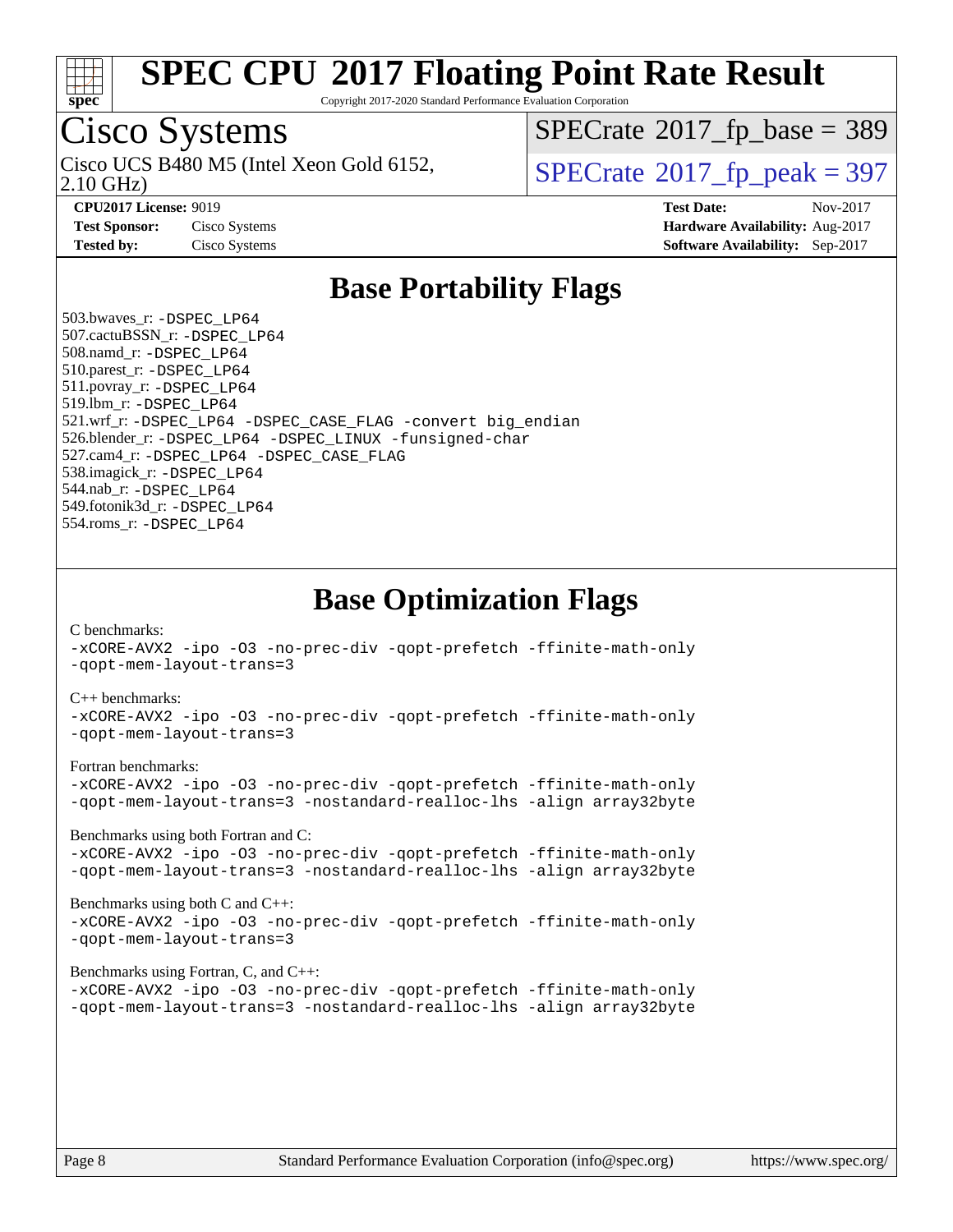

Copyright 2017-2020 Standard Performance Evaluation Corporation

## Cisco Systems

2.10 GHz) Cisco UCS B480 M5 (Intel Xeon Gold 6152,  $\vert$ [SPECrate](http://www.spec.org/auto/cpu2017/Docs/result-fields.html#SPECrate2017fppeak)®[2017\\_fp\\_peak = 3](http://www.spec.org/auto/cpu2017/Docs/result-fields.html#SPECrate2017fppeak)97

 $SPECTate$ <sup>®</sup>[2017\\_fp\\_base =](http://www.spec.org/auto/cpu2017/Docs/result-fields.html#SPECrate2017fpbase) 389

**[Tested by:](http://www.spec.org/auto/cpu2017/Docs/result-fields.html#Testedby)** Cisco Systems **[Software Availability:](http://www.spec.org/auto/cpu2017/Docs/result-fields.html#SoftwareAvailability)** Sep-2017

**[CPU2017 License:](http://www.spec.org/auto/cpu2017/Docs/result-fields.html#CPU2017License)** 9019 **[Test Date:](http://www.spec.org/auto/cpu2017/Docs/result-fields.html#TestDate)** Nov-2017 **[Test Sponsor:](http://www.spec.org/auto/cpu2017/Docs/result-fields.html#TestSponsor)** Cisco Systems **[Hardware Availability:](http://www.spec.org/auto/cpu2017/Docs/result-fields.html#HardwareAvailability)** Aug-2017

### **[Base Other Flags](http://www.spec.org/auto/cpu2017/Docs/result-fields.html#BaseOtherFlags)**

[C benchmarks:](http://www.spec.org/auto/cpu2017/Docs/result-fields.html#Cbenchmarks)  $-m64$   $-std=cl1$ 

[C++ benchmarks:](http://www.spec.org/auto/cpu2017/Docs/result-fields.html#CXXbenchmarks) [-m64](http://www.spec.org/cpu2017/results/res2017q4/cpu2017-20171128-01352.flags.html#user_CXXbase_intel_intel64_18.0_af43caccfc8ded86e7699f2159af6efc7655f51387b94da716254467f3c01020a5059329e2569e4053f409e7c9202a7efc638f7a6d1ffb3f52dea4a3e31d82ab)

[Fortran benchmarks](http://www.spec.org/auto/cpu2017/Docs/result-fields.html#Fortranbenchmarks): [-m64](http://www.spec.org/cpu2017/results/res2017q4/cpu2017-20171128-01352.flags.html#user_FCbase_intel_intel64_18.0_af43caccfc8ded86e7699f2159af6efc7655f51387b94da716254467f3c01020a5059329e2569e4053f409e7c9202a7efc638f7a6d1ffb3f52dea4a3e31d82ab)

[Benchmarks using both Fortran and C:](http://www.spec.org/auto/cpu2017/Docs/result-fields.html#BenchmarksusingbothFortranandC)  $-m64$   $-std=cl1$ 

[Benchmarks using both C and C++](http://www.spec.org/auto/cpu2017/Docs/result-fields.html#BenchmarksusingbothCandCXX):  $-m64$   $-std=cl1$ 

[Benchmarks using Fortran, C, and C++:](http://www.spec.org/auto/cpu2017/Docs/result-fields.html#BenchmarksusingFortranCandCXX)  $-m64 - std = c11$  $-m64 - std = c11$ 

### **[Peak Compiler Invocation](http://www.spec.org/auto/cpu2017/Docs/result-fields.html#PeakCompilerInvocation)**

[C benchmarks](http://www.spec.org/auto/cpu2017/Docs/result-fields.html#Cbenchmarks): [icc](http://www.spec.org/cpu2017/results/res2017q4/cpu2017-20171128-01352.flags.html#user_CCpeak_intel_icc_18.0_66fc1ee009f7361af1fbd72ca7dcefbb700085f36577c54f309893dd4ec40d12360134090235512931783d35fd58c0460139e722d5067c5574d8eaf2b3e37e92)

[C++ benchmarks:](http://www.spec.org/auto/cpu2017/Docs/result-fields.html#CXXbenchmarks) [icpc](http://www.spec.org/cpu2017/results/res2017q4/cpu2017-20171128-01352.flags.html#user_CXXpeak_intel_icpc_18.0_c510b6838c7f56d33e37e94d029a35b4a7bccf4766a728ee175e80a419847e808290a9b78be685c44ab727ea267ec2f070ec5dc83b407c0218cded6866a35d07)

[Fortran benchmarks](http://www.spec.org/auto/cpu2017/Docs/result-fields.html#Fortranbenchmarks): [ifort](http://www.spec.org/cpu2017/results/res2017q4/cpu2017-20171128-01352.flags.html#user_FCpeak_intel_ifort_18.0_8111460550e3ca792625aed983ce982f94888b8b503583aa7ba2b8303487b4d8a21a13e7191a45c5fd58ff318f48f9492884d4413fa793fd88dd292cad7027ca)

[Benchmarks using both Fortran and C](http://www.spec.org/auto/cpu2017/Docs/result-fields.html#BenchmarksusingbothFortranandC): [ifort](http://www.spec.org/cpu2017/results/res2017q4/cpu2017-20171128-01352.flags.html#user_CC_FCpeak_intel_ifort_18.0_8111460550e3ca792625aed983ce982f94888b8b503583aa7ba2b8303487b4d8a21a13e7191a45c5fd58ff318f48f9492884d4413fa793fd88dd292cad7027ca) [icc](http://www.spec.org/cpu2017/results/res2017q4/cpu2017-20171128-01352.flags.html#user_CC_FCpeak_intel_icc_18.0_66fc1ee009f7361af1fbd72ca7dcefbb700085f36577c54f309893dd4ec40d12360134090235512931783d35fd58c0460139e722d5067c5574d8eaf2b3e37e92)

[Benchmarks using both C and C++](http://www.spec.org/auto/cpu2017/Docs/result-fields.html#BenchmarksusingbothCandCXX): [icpc](http://www.spec.org/cpu2017/results/res2017q4/cpu2017-20171128-01352.flags.html#user_CC_CXXpeak_intel_icpc_18.0_c510b6838c7f56d33e37e94d029a35b4a7bccf4766a728ee175e80a419847e808290a9b78be685c44ab727ea267ec2f070ec5dc83b407c0218cded6866a35d07) [icc](http://www.spec.org/cpu2017/results/res2017q4/cpu2017-20171128-01352.flags.html#user_CC_CXXpeak_intel_icc_18.0_66fc1ee009f7361af1fbd72ca7dcefbb700085f36577c54f309893dd4ec40d12360134090235512931783d35fd58c0460139e722d5067c5574d8eaf2b3e37e92)

[Benchmarks using Fortran, C, and C++:](http://www.spec.org/auto/cpu2017/Docs/result-fields.html#BenchmarksusingFortranCandCXX) [icpc](http://www.spec.org/cpu2017/results/res2017q4/cpu2017-20171128-01352.flags.html#user_CC_CXX_FCpeak_intel_icpc_18.0_c510b6838c7f56d33e37e94d029a35b4a7bccf4766a728ee175e80a419847e808290a9b78be685c44ab727ea267ec2f070ec5dc83b407c0218cded6866a35d07) [icc](http://www.spec.org/cpu2017/results/res2017q4/cpu2017-20171128-01352.flags.html#user_CC_CXX_FCpeak_intel_icc_18.0_66fc1ee009f7361af1fbd72ca7dcefbb700085f36577c54f309893dd4ec40d12360134090235512931783d35fd58c0460139e722d5067c5574d8eaf2b3e37e92) [ifort](http://www.spec.org/cpu2017/results/res2017q4/cpu2017-20171128-01352.flags.html#user_CC_CXX_FCpeak_intel_ifort_18.0_8111460550e3ca792625aed983ce982f94888b8b503583aa7ba2b8303487b4d8a21a13e7191a45c5fd58ff318f48f9492884d4413fa793fd88dd292cad7027ca)

### **[Peak Portability Flags](http://www.spec.org/auto/cpu2017/Docs/result-fields.html#PeakPortabilityFlags)**

Same as Base Portability Flags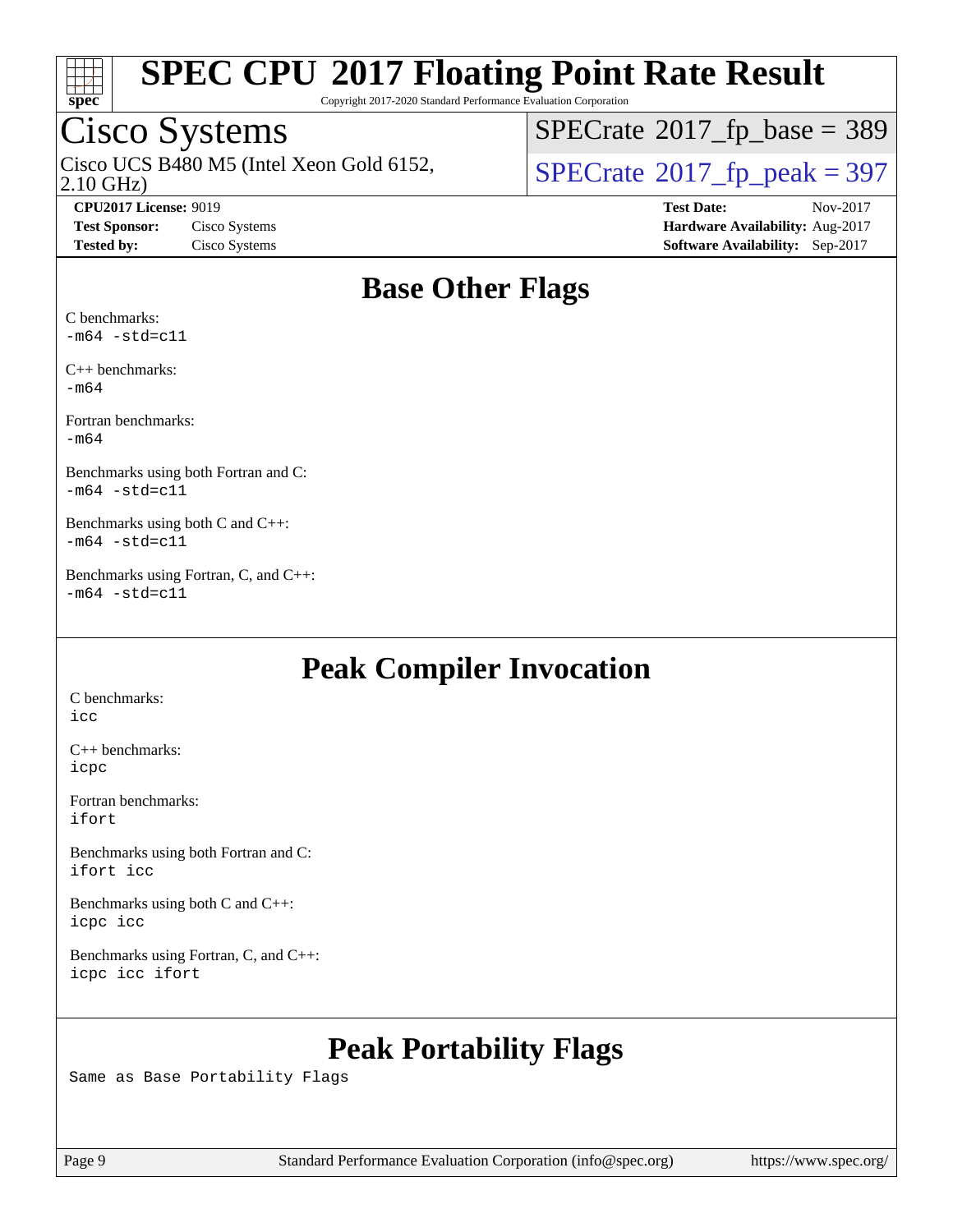

Copyright 2017-2020 Standard Performance Evaluation Corporation

### Cisco Systems

Cisco UCS B480 M5 (Intel Xeon Gold 6152,  $\vert$ [SPECrate](http://www.spec.org/auto/cpu2017/Docs/result-fields.html#SPECrate2017fppeak)®[2017\\_fp\\_peak = 3](http://www.spec.org/auto/cpu2017/Docs/result-fields.html#SPECrate2017fppeak)97

 $SPECTate$ <sup>®</sup>[2017\\_fp\\_base =](http://www.spec.org/auto/cpu2017/Docs/result-fields.html#SPECrate2017fpbase) 389

2.10 GHz)

**[CPU2017 License:](http://www.spec.org/auto/cpu2017/Docs/result-fields.html#CPU2017License)** 9019 **[Test Date:](http://www.spec.org/auto/cpu2017/Docs/result-fields.html#TestDate)** Nov-2017 **[Test Sponsor:](http://www.spec.org/auto/cpu2017/Docs/result-fields.html#TestSponsor)** Cisco Systems **[Hardware Availability:](http://www.spec.org/auto/cpu2017/Docs/result-fields.html#HardwareAvailability)** Aug-2017 **[Tested by:](http://www.spec.org/auto/cpu2017/Docs/result-fields.html#Testedby)** Cisco Systems **[Software Availability:](http://www.spec.org/auto/cpu2017/Docs/result-fields.html#SoftwareAvailability)** Sep-2017

### **[Peak Optimization Flags](http://www.spec.org/auto/cpu2017/Docs/result-fields.html#PeakOptimizationFlags)**

[C benchmarks](http://www.spec.org/auto/cpu2017/Docs/result-fields.html#Cbenchmarks):

519.lbm\_r:  $-prof-qen(pass 1) -prof-use(pass 2) -ipo -xCORE-AVX2 -O3$  $-prof-qen(pass 1) -prof-use(pass 2) -ipo -xCORE-AVX2 -O3$  $-prof-qen(pass 1) -prof-use(pass 2) -ipo -xCORE-AVX2 -O3$  $-prof-qen(pass 1) -prof-use(pass 2) -ipo -xCORE-AVX2 -O3$  $-prof-qen(pass 1) -prof-use(pass 2) -ipo -xCORE-AVX2 -O3$  $-prof-qen(pass 1) -prof-use(pass 2) -ipo -xCORE-AVX2 -O3$  $-prof-qen(pass 1) -prof-use(pass 2) -ipo -xCORE-AVX2 -O3$  $-prof-qen(pass 1) -prof-use(pass 2) -ipo -xCORE-AVX2 -O3$ [-no-prec-div](http://www.spec.org/cpu2017/results/res2017q4/cpu2017-20171128-01352.flags.html#user_peakPASS1_COPTIMIZEPASS2_COPTIMIZE519_lbm_r_f-no-prec-div) [-qopt-prefetch](http://www.spec.org/cpu2017/results/res2017q4/cpu2017-20171128-01352.flags.html#user_peakPASS1_COPTIMIZEPASS2_COPTIMIZE519_lbm_r_f-qopt-prefetch) [-ffinite-math-only](http://www.spec.org/cpu2017/results/res2017q4/cpu2017-20171128-01352.flags.html#user_peakPASS1_COPTIMIZEPASS2_COPTIMIZE519_lbm_r_f_finite_math_only_cb91587bd2077682c4b38af759c288ed7c732db004271a9512da14a4f8007909a5f1427ecbf1a0fb78ff2a814402c6114ac565ca162485bbcae155b5e4258871) [-qopt-mem-layout-trans=3](http://www.spec.org/cpu2017/results/res2017q4/cpu2017-20171128-01352.flags.html#user_peakPASS1_COPTIMIZEPASS2_COPTIMIZE519_lbm_r_f-qopt-mem-layout-trans_de80db37974c74b1f0e20d883f0b675c88c3b01e9d123adea9b28688d64333345fb62bc4a798493513fdb68f60282f9a726aa07f478b2f7113531aecce732043) 538.imagick\_r: [-xCORE-AVX2](http://www.spec.org/cpu2017/results/res2017q4/cpu2017-20171128-01352.flags.html#user_peakCOPTIMIZE538_imagick_r_f-xCORE-AVX2) [-ipo](http://www.spec.org/cpu2017/results/res2017q4/cpu2017-20171128-01352.flags.html#user_peakCOPTIMIZE538_imagick_r_f-ipo) [-O3](http://www.spec.org/cpu2017/results/res2017q4/cpu2017-20171128-01352.flags.html#user_peakCOPTIMIZE538_imagick_r_f-O3) [-no-prec-div](http://www.spec.org/cpu2017/results/res2017q4/cpu2017-20171128-01352.flags.html#user_peakCOPTIMIZE538_imagick_r_f-no-prec-div) [-qopt-prefetch](http://www.spec.org/cpu2017/results/res2017q4/cpu2017-20171128-01352.flags.html#user_peakCOPTIMIZE538_imagick_r_f-qopt-prefetch) [-ffinite-math-only](http://www.spec.org/cpu2017/results/res2017q4/cpu2017-20171128-01352.flags.html#user_peakCOPTIMIZE538_imagick_r_f_finite_math_only_cb91587bd2077682c4b38af759c288ed7c732db004271a9512da14a4f8007909a5f1427ecbf1a0fb78ff2a814402c6114ac565ca162485bbcae155b5e4258871) [-qopt-mem-layout-trans=3](http://www.spec.org/cpu2017/results/res2017q4/cpu2017-20171128-01352.flags.html#user_peakCOPTIMIZE538_imagick_r_f-qopt-mem-layout-trans_de80db37974c74b1f0e20d883f0b675c88c3b01e9d123adea9b28688d64333345fb62bc4a798493513fdb68f60282f9a726aa07f478b2f7113531aecce732043) 544.nab\_r: Same as 519.lbm\_r [C++ benchmarks](http://www.spec.org/auto/cpu2017/Docs/result-fields.html#CXXbenchmarks): [-prof-gen](http://www.spec.org/cpu2017/results/res2017q4/cpu2017-20171128-01352.flags.html#user_CXXpeak_prof_gen_5aa4926d6013ddb2a31985c654b3eb18169fc0c6952a63635c234f711e6e63dd76e94ad52365559451ec499a2cdb89e4dc58ba4c67ef54ca681ffbe1461d6b36)(pass 1) [-prof-use](http://www.spec.org/cpu2017/results/res2017q4/cpu2017-20171128-01352.flags.html#user_CXXpeak_prof_use_1a21ceae95f36a2b53c25747139a6c16ca95bd9def2a207b4f0849963b97e94f5260e30a0c64f4bb623698870e679ca08317ef8150905d41bd88c6f78df73f19)(pass 2) [-ipo](http://www.spec.org/cpu2017/results/res2017q4/cpu2017-20171128-01352.flags.html#user_CXXpeak_f-ipo) [-xCORE-AVX2](http://www.spec.org/cpu2017/results/res2017q4/cpu2017-20171128-01352.flags.html#user_CXXpeak_f-xCORE-AVX2) [-O3](http://www.spec.org/cpu2017/results/res2017q4/cpu2017-20171128-01352.flags.html#user_CXXpeak_f-O3) [-no-prec-div](http://www.spec.org/cpu2017/results/res2017q4/cpu2017-20171128-01352.flags.html#user_CXXpeak_f-no-prec-div) [-qopt-prefetch](http://www.spec.org/cpu2017/results/res2017q4/cpu2017-20171128-01352.flags.html#user_CXXpeak_f-qopt-prefetch) [-ffinite-math-only](http://www.spec.org/cpu2017/results/res2017q4/cpu2017-20171128-01352.flags.html#user_CXXpeak_f_finite_math_only_cb91587bd2077682c4b38af759c288ed7c732db004271a9512da14a4f8007909a5f1427ecbf1a0fb78ff2a814402c6114ac565ca162485bbcae155b5e4258871) [-qopt-mem-layout-trans=3](http://www.spec.org/cpu2017/results/res2017q4/cpu2017-20171128-01352.flags.html#user_CXXpeak_f-qopt-mem-layout-trans_de80db37974c74b1f0e20d883f0b675c88c3b01e9d123adea9b28688d64333345fb62bc4a798493513fdb68f60282f9a726aa07f478b2f7113531aecce732043) [Fortran benchmarks:](http://www.spec.org/auto/cpu2017/Docs/result-fields.html#Fortranbenchmarks) 503.bwaves\_r: [-xCORE-AVX2](http://www.spec.org/cpu2017/results/res2017q4/cpu2017-20171128-01352.flags.html#user_peakFOPTIMIZE503_bwaves_r_f-xCORE-AVX2) [-ipo](http://www.spec.org/cpu2017/results/res2017q4/cpu2017-20171128-01352.flags.html#user_peakFOPTIMIZE503_bwaves_r_f-ipo) [-O3](http://www.spec.org/cpu2017/results/res2017q4/cpu2017-20171128-01352.flags.html#user_peakFOPTIMIZE503_bwaves_r_f-O3) [-no-prec-div](http://www.spec.org/cpu2017/results/res2017q4/cpu2017-20171128-01352.flags.html#user_peakFOPTIMIZE503_bwaves_r_f-no-prec-div) [-qopt-prefetch](http://www.spec.org/cpu2017/results/res2017q4/cpu2017-20171128-01352.flags.html#user_peakFOPTIMIZE503_bwaves_r_f-qopt-prefetch) [-ffinite-math-only](http://www.spec.org/cpu2017/results/res2017q4/cpu2017-20171128-01352.flags.html#user_peakFOPTIMIZE503_bwaves_r_f_finite_math_only_cb91587bd2077682c4b38af759c288ed7c732db004271a9512da14a4f8007909a5f1427ecbf1a0fb78ff2a814402c6114ac565ca162485bbcae155b5e4258871) [-qopt-mem-layout-trans=3](http://www.spec.org/cpu2017/results/res2017q4/cpu2017-20171128-01352.flags.html#user_peakFOPTIMIZE503_bwaves_r_f-qopt-mem-layout-trans_de80db37974c74b1f0e20d883f0b675c88c3b01e9d123adea9b28688d64333345fb62bc4a798493513fdb68f60282f9a726aa07f478b2f7113531aecce732043) [-nostandard-realloc-lhs](http://www.spec.org/cpu2017/results/res2017q4/cpu2017-20171128-01352.flags.html#user_peakEXTRA_FOPTIMIZE503_bwaves_r_f_2003_std_realloc_82b4557e90729c0f113870c07e44d33d6f5a304b4f63d4c15d2d0f1fab99f5daaed73bdb9275d9ae411527f28b936061aa8b9c8f2d63842963b95c9dd6426b8a) [-align array32byte](http://www.spec.org/cpu2017/results/res2017q4/cpu2017-20171128-01352.flags.html#user_peakEXTRA_FOPTIMIZE503_bwaves_r_align_array32byte_b982fe038af199962ba9a80c053b8342c548c85b40b8e86eb3cc33dee0d7986a4af373ac2d51c3f7cf710a18d62fdce2948f201cd044323541f22fc0fffc51b6) 549.fotonik3d\_r: Same as 503.bwaves\_r 554.roms\_r: [-prof-gen](http://www.spec.org/cpu2017/results/res2017q4/cpu2017-20171128-01352.flags.html#user_peakPASS1_FFLAGSPASS1_LDFLAGS554_roms_r_prof_gen_5aa4926d6013ddb2a31985c654b3eb18169fc0c6952a63635c234f711e6e63dd76e94ad52365559451ec499a2cdb89e4dc58ba4c67ef54ca681ffbe1461d6b36)(pass 1) [-prof-use](http://www.spec.org/cpu2017/results/res2017q4/cpu2017-20171128-01352.flags.html#user_peakPASS2_FFLAGSPASS2_LDFLAGS554_roms_r_prof_use_1a21ceae95f36a2b53c25747139a6c16ca95bd9def2a207b4f0849963b97e94f5260e30a0c64f4bb623698870e679ca08317ef8150905d41bd88c6f78df73f19)(pass 2) [-ipo](http://www.spec.org/cpu2017/results/res2017q4/cpu2017-20171128-01352.flags.html#user_peakPASS1_FOPTIMIZEPASS2_FOPTIMIZE554_roms_r_f-ipo) [-xCORE-AVX2](http://www.spec.org/cpu2017/results/res2017q4/cpu2017-20171128-01352.flags.html#user_peakPASS2_FOPTIMIZE554_roms_r_f-xCORE-AVX2) [-O3](http://www.spec.org/cpu2017/results/res2017q4/cpu2017-20171128-01352.flags.html#user_peakPASS1_FOPTIMIZEPASS2_FOPTIMIZE554_roms_r_f-O3) [-no-prec-div](http://www.spec.org/cpu2017/results/res2017q4/cpu2017-20171128-01352.flags.html#user_peakPASS1_FOPTIMIZEPASS2_FOPTIMIZE554_roms_r_f-no-prec-div) [-qopt-prefetch](http://www.spec.org/cpu2017/results/res2017q4/cpu2017-20171128-01352.flags.html#user_peakPASS1_FOPTIMIZEPASS2_FOPTIMIZE554_roms_r_f-qopt-prefetch) [-ffinite-math-only](http://www.spec.org/cpu2017/results/res2017q4/cpu2017-20171128-01352.flags.html#user_peakPASS1_FOPTIMIZEPASS2_FOPTIMIZE554_roms_r_f_finite_math_only_cb91587bd2077682c4b38af759c288ed7c732db004271a9512da14a4f8007909a5f1427ecbf1a0fb78ff2a814402c6114ac565ca162485bbcae155b5e4258871) [-qopt-mem-layout-trans=3](http://www.spec.org/cpu2017/results/res2017q4/cpu2017-20171128-01352.flags.html#user_peakPASS1_FOPTIMIZEPASS2_FOPTIMIZE554_roms_r_f-qopt-mem-layout-trans_de80db37974c74b1f0e20d883f0b675c88c3b01e9d123adea9b28688d64333345fb62bc4a798493513fdb68f60282f9a726aa07f478b2f7113531aecce732043) [-nostandard-realloc-lhs](http://www.spec.org/cpu2017/results/res2017q4/cpu2017-20171128-01352.flags.html#user_peakEXTRA_FOPTIMIZE554_roms_r_f_2003_std_realloc_82b4557e90729c0f113870c07e44d33d6f5a304b4f63d4c15d2d0f1fab99f5daaed73bdb9275d9ae411527f28b936061aa8b9c8f2d63842963b95c9dd6426b8a) [-align array32byte](http://www.spec.org/cpu2017/results/res2017q4/cpu2017-20171128-01352.flags.html#user_peakEXTRA_FOPTIMIZE554_roms_r_align_array32byte_b982fe038af199962ba9a80c053b8342c548c85b40b8e86eb3cc33dee0d7986a4af373ac2d51c3f7cf710a18d62fdce2948f201cd044323541f22fc0fffc51b6) [Benchmarks using both Fortran and C](http://www.spec.org/auto/cpu2017/Docs/result-fields.html#BenchmarksusingbothFortranandC): [-prof-gen](http://www.spec.org/cpu2017/results/res2017q4/cpu2017-20171128-01352.flags.html#user_CC_FCpeak_prof_gen_5aa4926d6013ddb2a31985c654b3eb18169fc0c6952a63635c234f711e6e63dd76e94ad52365559451ec499a2cdb89e4dc58ba4c67ef54ca681ffbe1461d6b36)(pass 1) [-prof-use](http://www.spec.org/cpu2017/results/res2017q4/cpu2017-20171128-01352.flags.html#user_CC_FCpeak_prof_use_1a21ceae95f36a2b53c25747139a6c16ca95bd9def2a207b4f0849963b97e94f5260e30a0c64f4bb623698870e679ca08317ef8150905d41bd88c6f78df73f19)(pass 2) [-ipo](http://www.spec.org/cpu2017/results/res2017q4/cpu2017-20171128-01352.flags.html#user_CC_FCpeak_f-ipo) [-xCORE-AVX2](http://www.spec.org/cpu2017/results/res2017q4/cpu2017-20171128-01352.flags.html#user_CC_FCpeak_f-xCORE-AVX2) [-O3](http://www.spec.org/cpu2017/results/res2017q4/cpu2017-20171128-01352.flags.html#user_CC_FCpeak_f-O3) [-no-prec-div](http://www.spec.org/cpu2017/results/res2017q4/cpu2017-20171128-01352.flags.html#user_CC_FCpeak_f-no-prec-div) [-qopt-prefetch](http://www.spec.org/cpu2017/results/res2017q4/cpu2017-20171128-01352.flags.html#user_CC_FCpeak_f-qopt-prefetch) [-ffinite-math-only](http://www.spec.org/cpu2017/results/res2017q4/cpu2017-20171128-01352.flags.html#user_CC_FCpeak_f_finite_math_only_cb91587bd2077682c4b38af759c288ed7c732db004271a9512da14a4f8007909a5f1427ecbf1a0fb78ff2a814402c6114ac565ca162485bbcae155b5e4258871) [-qopt-mem-layout-trans=3](http://www.spec.org/cpu2017/results/res2017q4/cpu2017-20171128-01352.flags.html#user_CC_FCpeak_f-qopt-mem-layout-trans_de80db37974c74b1f0e20d883f0b675c88c3b01e9d123adea9b28688d64333345fb62bc4a798493513fdb68f60282f9a726aa07f478b2f7113531aecce732043) [-nostandard-realloc-lhs](http://www.spec.org/cpu2017/results/res2017q4/cpu2017-20171128-01352.flags.html#user_CC_FCpeak_f_2003_std_realloc_82b4557e90729c0f113870c07e44d33d6f5a304b4f63d4c15d2d0f1fab99f5daaed73bdb9275d9ae411527f28b936061aa8b9c8f2d63842963b95c9dd6426b8a) [-align array32byte](http://www.spec.org/cpu2017/results/res2017q4/cpu2017-20171128-01352.flags.html#user_CC_FCpeak_align_array32byte_b982fe038af199962ba9a80c053b8342c548c85b40b8e86eb3cc33dee0d7986a4af373ac2d51c3f7cf710a18d62fdce2948f201cd044323541f22fc0fffc51b6) [Benchmarks using both C and C++:](http://www.spec.org/auto/cpu2017/Docs/result-fields.html#BenchmarksusingbothCandCXX) [-prof-gen](http://www.spec.org/cpu2017/results/res2017q4/cpu2017-20171128-01352.flags.html#user_CC_CXXpeak_prof_gen_5aa4926d6013ddb2a31985c654b3eb18169fc0c6952a63635c234f711e6e63dd76e94ad52365559451ec499a2cdb89e4dc58ba4c67ef54ca681ffbe1461d6b36)(pass 1) [-prof-use](http://www.spec.org/cpu2017/results/res2017q4/cpu2017-20171128-01352.flags.html#user_CC_CXXpeak_prof_use_1a21ceae95f36a2b53c25747139a6c16ca95bd9def2a207b4f0849963b97e94f5260e30a0c64f4bb623698870e679ca08317ef8150905d41bd88c6f78df73f19)(pass 2) [-ipo](http://www.spec.org/cpu2017/results/res2017q4/cpu2017-20171128-01352.flags.html#user_CC_CXXpeak_f-ipo) [-xCORE-AVX2](http://www.spec.org/cpu2017/results/res2017q4/cpu2017-20171128-01352.flags.html#user_CC_CXXpeak_f-xCORE-AVX2) [-O3](http://www.spec.org/cpu2017/results/res2017q4/cpu2017-20171128-01352.flags.html#user_CC_CXXpeak_f-O3) [-no-prec-div](http://www.spec.org/cpu2017/results/res2017q4/cpu2017-20171128-01352.flags.html#user_CC_CXXpeak_f-no-prec-div) [-qopt-prefetch](http://www.spec.org/cpu2017/results/res2017q4/cpu2017-20171128-01352.flags.html#user_CC_CXXpeak_f-qopt-prefetch) [-ffinite-math-only](http://www.spec.org/cpu2017/results/res2017q4/cpu2017-20171128-01352.flags.html#user_CC_CXXpeak_f_finite_math_only_cb91587bd2077682c4b38af759c288ed7c732db004271a9512da14a4f8007909a5f1427ecbf1a0fb78ff2a814402c6114ac565ca162485bbcae155b5e4258871) [-qopt-mem-layout-trans=3](http://www.spec.org/cpu2017/results/res2017q4/cpu2017-20171128-01352.flags.html#user_CC_CXXpeak_f-qopt-mem-layout-trans_de80db37974c74b1f0e20d883f0b675c88c3b01e9d123adea9b28688d64333345fb62bc4a798493513fdb68f60282f9a726aa07f478b2f7113531aecce732043) [Benchmarks using Fortran, C, and C++](http://www.spec.org/auto/cpu2017/Docs/result-fields.html#BenchmarksusingFortranCandCXX): [-prof-gen](http://www.spec.org/cpu2017/results/res2017q4/cpu2017-20171128-01352.flags.html#user_CC_CXX_FCpeak_prof_gen_5aa4926d6013ddb2a31985c654b3eb18169fc0c6952a63635c234f711e6e63dd76e94ad52365559451ec499a2cdb89e4dc58ba4c67ef54ca681ffbe1461d6b36)(pass 1) [-prof-use](http://www.spec.org/cpu2017/results/res2017q4/cpu2017-20171128-01352.flags.html#user_CC_CXX_FCpeak_prof_use_1a21ceae95f36a2b53c25747139a6c16ca95bd9def2a207b4f0849963b97e94f5260e30a0c64f4bb623698870e679ca08317ef8150905d41bd88c6f78df73f19)(pass 2) [-ipo](http://www.spec.org/cpu2017/results/res2017q4/cpu2017-20171128-01352.flags.html#user_CC_CXX_FCpeak_f-ipo) [-xCORE-AVX2](http://www.spec.org/cpu2017/results/res2017q4/cpu2017-20171128-01352.flags.html#user_CC_CXX_FCpeak_f-xCORE-AVX2) [-O3](http://www.spec.org/cpu2017/results/res2017q4/cpu2017-20171128-01352.flags.html#user_CC_CXX_FCpeak_f-O3) [-no-prec-div](http://www.spec.org/cpu2017/results/res2017q4/cpu2017-20171128-01352.flags.html#user_CC_CXX_FCpeak_f-no-prec-div) [-qopt-prefetch](http://www.spec.org/cpu2017/results/res2017q4/cpu2017-20171128-01352.flags.html#user_CC_CXX_FCpeak_f-qopt-prefetch) [-ffinite-math-only](http://www.spec.org/cpu2017/results/res2017q4/cpu2017-20171128-01352.flags.html#user_CC_CXX_FCpeak_f_finite_math_only_cb91587bd2077682c4b38af759c288ed7c732db004271a9512da14a4f8007909a5f1427ecbf1a0fb78ff2a814402c6114ac565ca162485bbcae155b5e4258871) [-qopt-mem-layout-trans=3](http://www.spec.org/cpu2017/results/res2017q4/cpu2017-20171128-01352.flags.html#user_CC_CXX_FCpeak_f-qopt-mem-layout-trans_de80db37974c74b1f0e20d883f0b675c88c3b01e9d123adea9b28688d64333345fb62bc4a798493513fdb68f60282f9a726aa07f478b2f7113531aecce732043) [-nostandard-realloc-lhs](http://www.spec.org/cpu2017/results/res2017q4/cpu2017-20171128-01352.flags.html#user_CC_CXX_FCpeak_f_2003_std_realloc_82b4557e90729c0f113870c07e44d33d6f5a304b4f63d4c15d2d0f1fab99f5daaed73bdb9275d9ae411527f28b936061aa8b9c8f2d63842963b95c9dd6426b8a) [-align array32byte](http://www.spec.org/cpu2017/results/res2017q4/cpu2017-20171128-01352.flags.html#user_CC_CXX_FCpeak_align_array32byte_b982fe038af199962ba9a80c053b8342c548c85b40b8e86eb3cc33dee0d7986a4af373ac2d51c3f7cf710a18d62fdce2948f201cd044323541f22fc0fffc51b6)